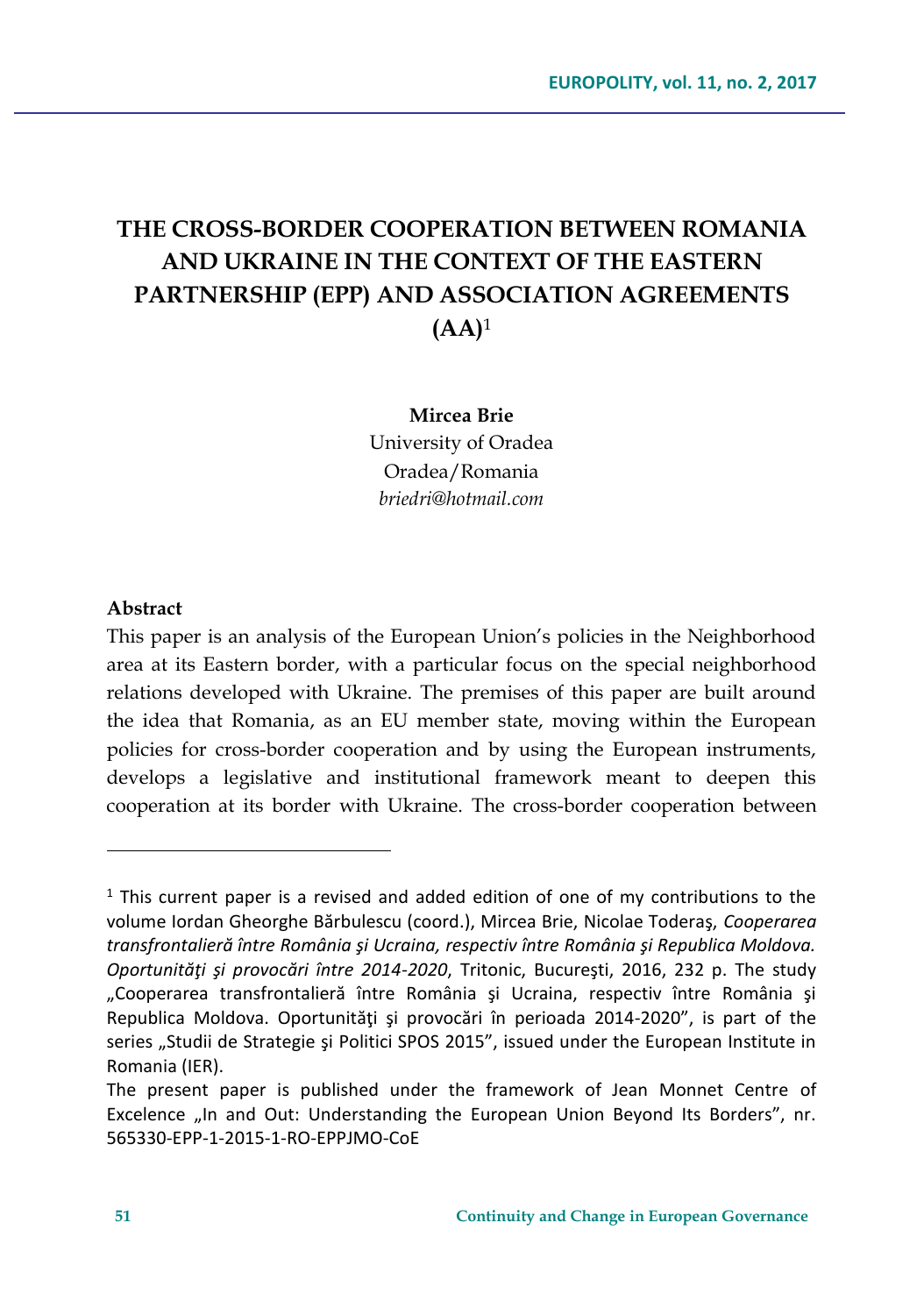Romania and Ukraine has been marked by the general framework of bilateral relations, but also by the geopolitical context of the two states. Immediately after the fall of communism and the collapse of the USSR, there were difficulties in cooperation between the young Ukrainian state and the Romanian one. The relationship with Ukraine went through a period of mutual mistrust, so that the two countries have started a process of relaxation of their relations, and as a consequence, the EU has been contributing to it, as well. This cooperation has been marked by legislative and institutional changes stemming from a process of normalization and stimulation of relations with Ukraine, due inter alia to Euro-Atlantic integration. The ENP also contributes to this cross-border mechanism through financial instruments, as well as legislative harmonization on both sides of the EU's external borders. The European Neighborhood and Partnership Instrument, seen as an incentive in the process of developing relations with the EU's neighbors, was thus able to create bridges at both political, socio-economic, cultural and cross-border level.

#### **Keywords**

Cross-border cooperation, Eastern Partnership, European Union, Neighborhood, **Ukraine** 

### **1.INTRODUCTION**

This paper is an analysis of the European Union's policies in the Neighborhood area at its Eastern border, with a particular focus on the special neighborhood relations developed with Ukraine. The analysis has as a starting point other research in areas such as cross-border cooperation, border studies, and neighborhood relations at the eastern border of the EU. Our own research carried out done within the study "Cooperarea transfrontalieră între România și Ucraina, *respectiv între România și Republica Moldova. Oportunități și provocări în perioada 2014-2020'*, issued under the European Institute in Romania together with Professor Iordan Gheorghe Bărbulescu and Professor Nicolae Toderaș, provide the starting point for the development and furthering this subject.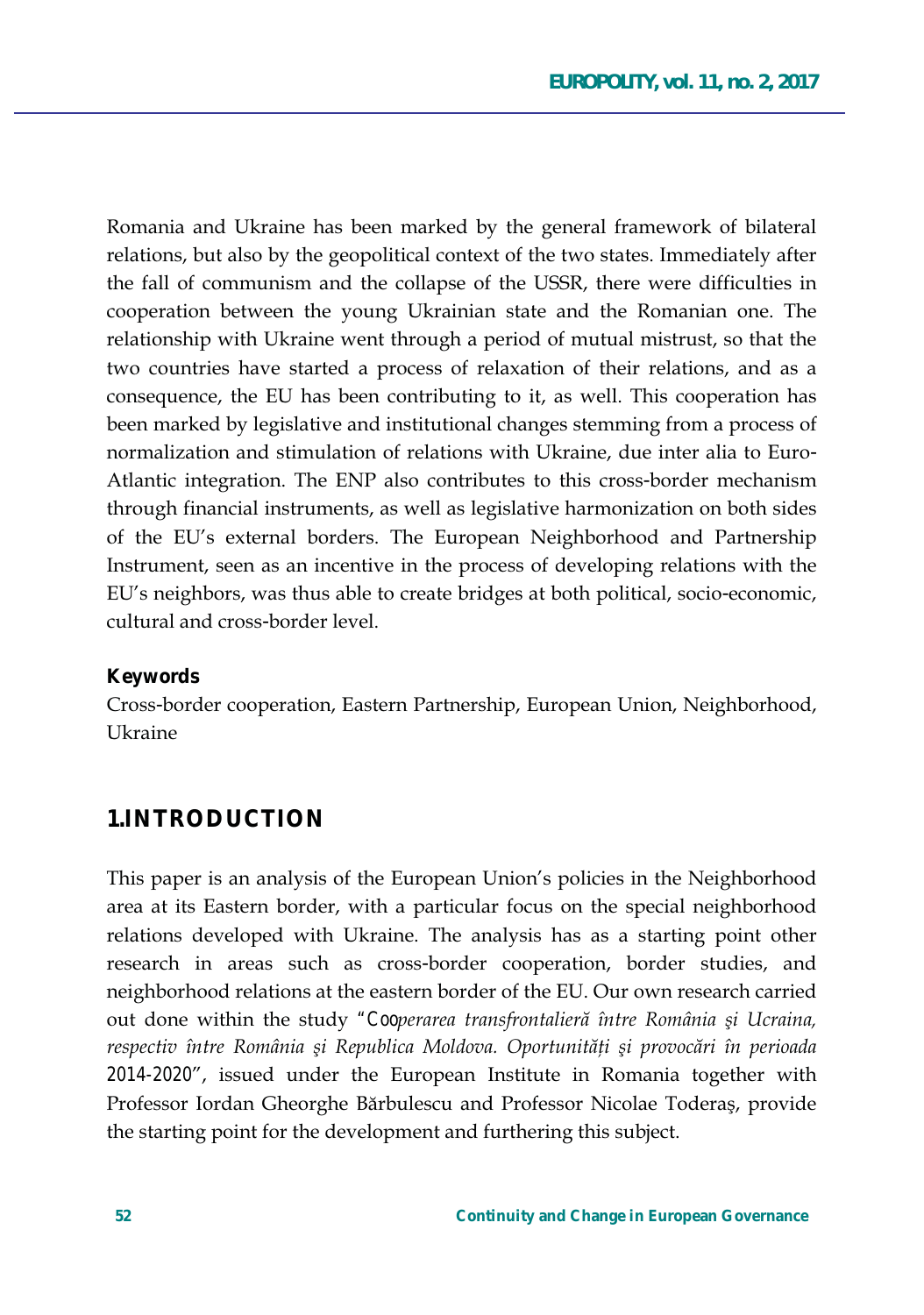The premises of this paper are built around the idea that Romania, as an EU member state, moving within the European policies for cross-border cooperation and by using the European instruments, develops a legislative and institutional framework meant to deepen this cooperation at its border with Ukraine. In this sense, we intend to contextualize the deepening and the necessity to change the mechanisms of the European Neighborhood Policy on the background of the European enlargement to the east of the continent, but also of the new geopolitical realities introduced by Russia's manifestations of force in the European proximity space. EU interests meet with those of Russia, often divergent. Russia's rhetoric of hostility to the West, considered expansive, has led the former Soviet states in Eastern Europe to reposition themselves, to renegotiate their relations with the EU. The European Union also faces the necessity in this context to reform its policies, including privileged relations with some partners such as Ukraine. The European enlargement to the East acquires other valences, more particular in relation to the new realities, including the internal policy of these states. The reformation and rethinking of the internal mechanisms of the European Neighborhood Policy is analyzed in analogy with the results of this policy during the various stages of the EU's relations with the two countries. The position of this state in the Eastern Partnership and then the Association Agreements were chosen as benchmarks in the analysis of the Romanian-Ukrainian cross-border cooperation. The analysis of EU official documents reveals a clear concern for it to reform its neighborhood policies, in particular those relating to the countries of Eastern Europe (Brie 2017, 123).

Another defining element in our analysis is that this cross-border cooperation must be carried out in the limit and in the spirit given by the status of the border between Romania and Ukraine as an external border of the EU. Last but not least, the conflicts in eastern Ukraine and the new dynamics of EU - Ukraine relations have been able to have a direct impact on this cross - border cooperation.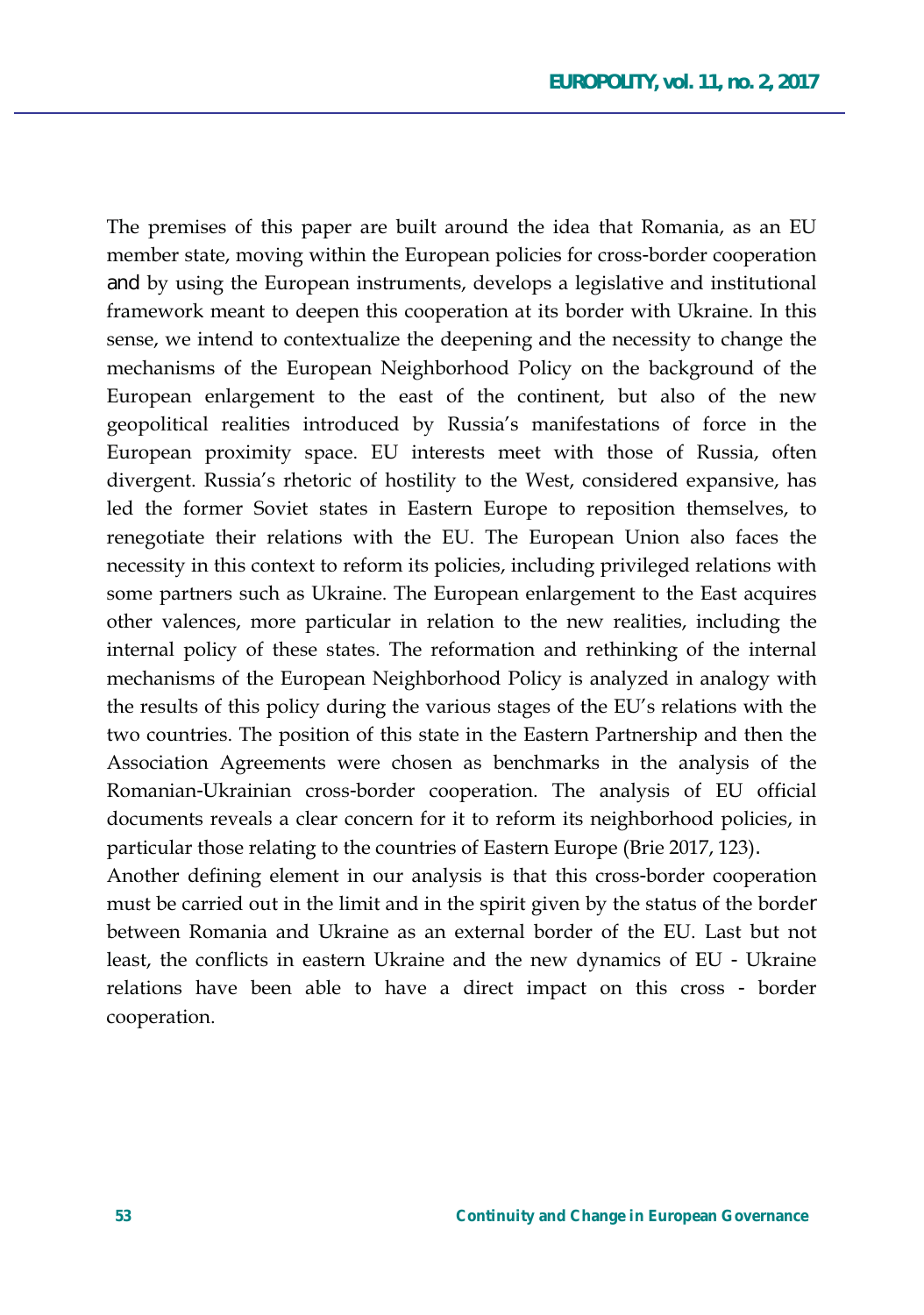## **2.CROSS-BORDER COOPERATION AT THE EASTERN BORDER OF THE EU – A BRIEF ANALYSIS OF CONCEPTS AND CONTEXT**<sup>1</sup>

Cross-border cooperation can be defined in relation to the direct collaboration between neighboring regions found along a border, regardless of the levels at which this relationship is achieved. This cooperation can take place in all areas, among all national, regional and local authorities, involving all actors. The efficiency, reliability, authenticity and legitimacy of European construction, European integration are also related to the success of cross-border cooperation. "The basic principle of cross-border cooperation is the creation in the border areas of contractual spaces in order to find common solutions to similar problems, the state entities not defining, in relation to their peripheral collectivities, the peculiarity and specificity of the neighboring problems faced by them." (Ricq 2000, 10). The cross-border cooperation proves to be "a kind of mutual cooperation between two neighboring border regions" (Cooperare *transfrontalieră* 2017). This involves states, regions, administrative units from different levels and/or social groups, etc., covering all areas of everyday life and participating in the development of common programs, priorities and actions *(Cooperare transfrontalieră* 2017). Cross-border cooperation is favored by cultural, ethno-linguistic, historical (see the case of the Habsburg legacy in Central Europe) or the presence of national minorities. The Romanian Community of Ukraine or the Ukrainian communities in Romania are favorable elements in the process of cross-border co-operation.

 $\overline{a}$ 

<sup>&</sup>lt;sup>1</sup> For more details see Iordan Gheorghe Bărbulescu (coord.), Mircea Brie, Nicolae Toderaş, op. cit., p. 53-61. Mircea Brie, *The European Neighborhood Policy, Mass-media <i>And Cross-border Cooperation, in Analele Universității din Oradea, Seria Relații /hternaționale și Studii Europene, 2009, p. 81-86; Mircea Brie, Europe from Exclusive ŽƌĚĞƌƐƚŽ/ŶĐůƵƐŝǀĞ&ƌŽŶƚŝĞƌƐ͗ĂƐĞ^ƚƵĚLJZŽŵĂŶŝĂŶ- hŬƌĂŝŶŝĂŶ&ƌŽŶƚŝĞƌ*, in Ioan Horga, Istvan Suli-Zakar (coord.), *Cross-Border Partnersip with Spacial Regard to the Hungarian-Romanian-Ukrainian Tripartite Border, Oradea-Debrecen, 2010, p. 23-36.*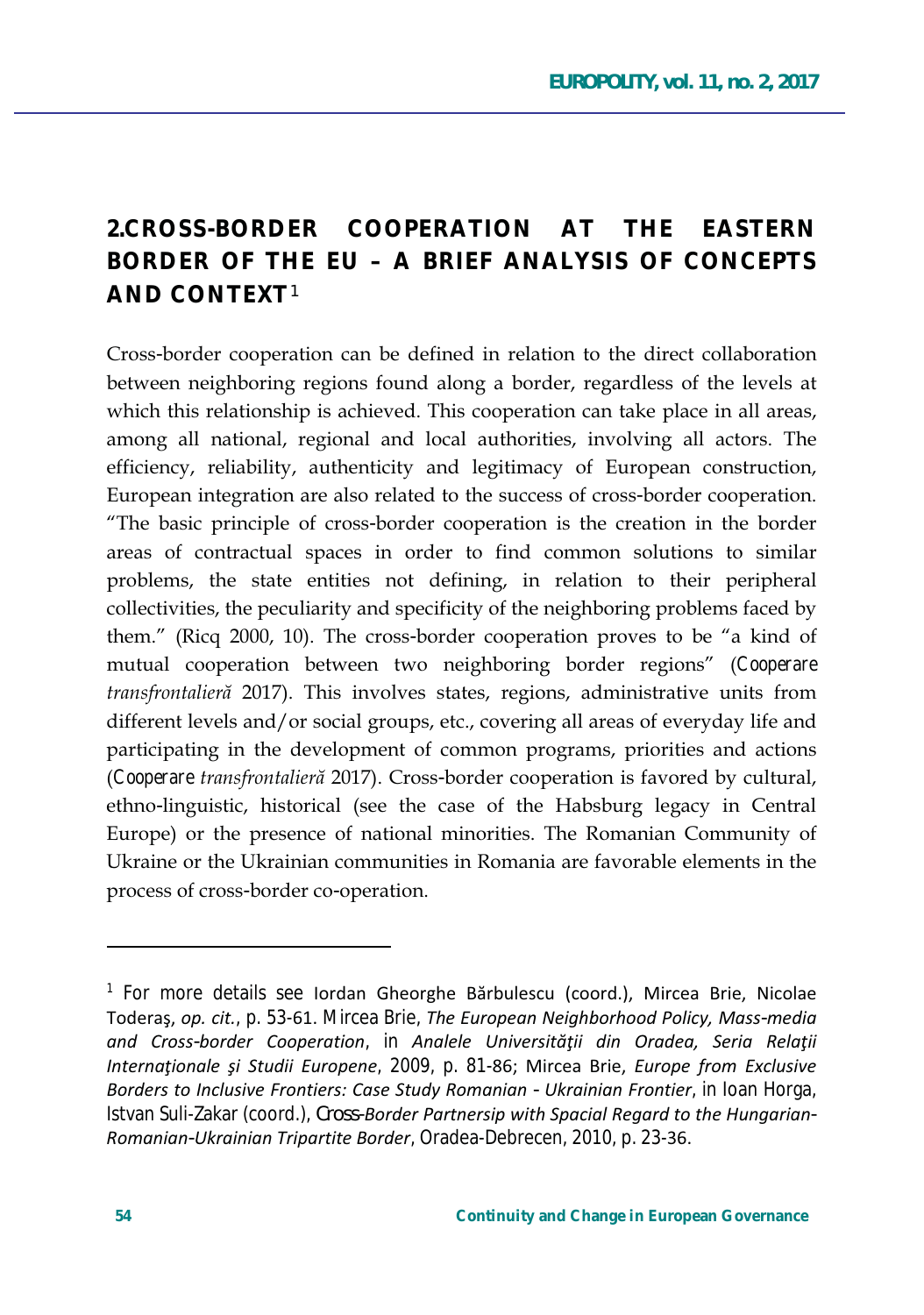Over time, co-operation at the European border has experienced a nuancing process from the perspective of European policies. Thus, at the EU's internal borders we have the Cohesion Policy and, at the external borders, the European Neighborhood Policy (For more details, see Brie 2010, 265-280; Brie and Horga 2009, 302-318), the former being designed to reduce the gaps between the more developed and the least developed regions and Member States (For more details, see Bărbulescu 2015, 305-310), while the other brings a new approach to the relations between the European Union and its neighbors, superior to the traditional one based on simple co-operation (Europa în direct. Cooperare transfrontalieră 2017). Whether we are looking at the EU's internal level or looking at the case of its external borders, cross-border cooperation has proved to be a promoter of integration, at least at regional level. Over time, regions have often proved to be "cross-border inter-regional micro-integration models" (Ricq 2000, 11), which also deserves attention in the future on shaping policies related to the European construction process. From this point of view, territorial, cross-border or other form of co-operation is a means 'that the human being uses socially, in order to achieve their goals of increasing the quality of life' (Strategia de dezvoltare a județului Satu Mare până în 2020. COMPAS 20 - Concepții și Orientare Modernă, Planificare Armonioasă și Strategică până în 2020, Chapter 8).

The effectiveness of the cross-border cooperation depends on the co-ordination of all actors involved in this process, but also on cooperation at all levels, coupled with the existence of an appropriate legal framework. Malfunction at one of the levels may cause it to fail. Therefore, cross-border cooperation is no longer strictly the status of states, as international actors. An important role in this process is played by the local and regional administrative structures in the border areas, the development associations created by them, as well as the transnational corporations interested in promoting an economic and political environment favorable to business development (Săraru 2011, 88). In order to be successful, border areas need to cooperate with cross-border peer partners and respect the interests of each stakeholder. The European Union encourages and stimulates the development of partnerships in cross-border cooperation. The EU's interest is not only to harmoniously develop the regions on either side of the border or the security interest in the development of a neighboring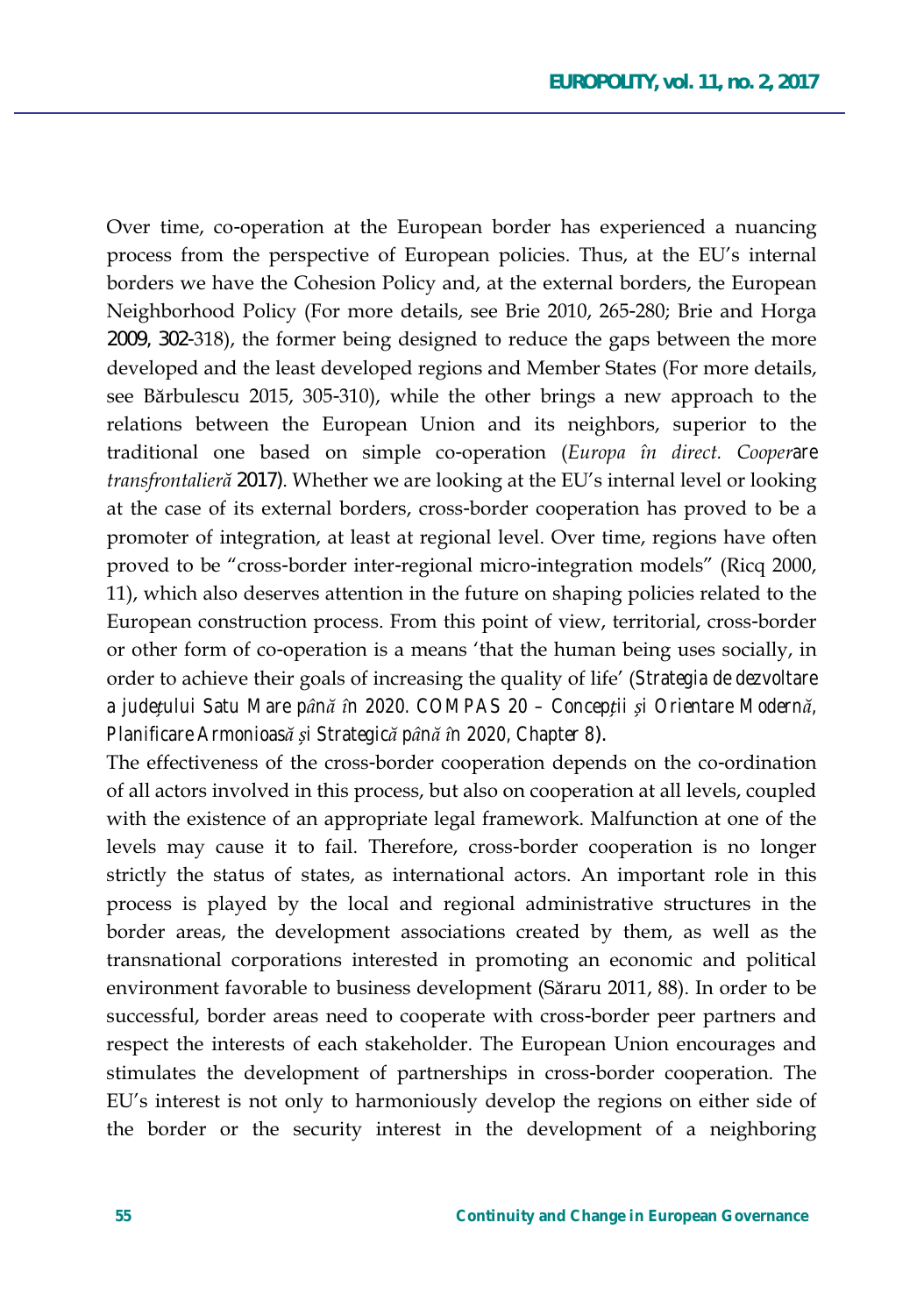cooperative and stable region, but also to strengthen the European spirit and identity among its citizens beyond their national-ethnic identities (Brie and Blaga 2015). 'Financial instruments and non-financial efforts (e.g. promotion of standards for enhancing competitiveness, methodological approaches, legal framework regulatory adjustment etc.) of European partners in border areas are consistent and projected for a long time' (Roscovan, Bulat, Puntea and Miron 2010, 101). Cross-border cooperation, both at interstate, regional and local level, has been the focus of the European institutions throughout the European construction process. To make this collaboration more effective and to drive the many existing initiatives together, the creation of a normative framework has been attempted, including models of partnership and association agreements<sup>1</sup>.

Under the influence of the European Neighborhood Policy, the European Union's external border concept tends to take on new forms of expression. On the one hand, we find flexibility in contacts between the two sides of the border. Such a trend is amplified through cross-border cooperation mechanisms, through Euroregions, as well as European instruments successfully implemented at the external border. On the other hand, the actions of the European Union that try to implement regional cohesion policies at its current borders, according to some analysts, prove that the Union strengthens its current external borders, taking into account, at least for the moment, the variant of slowing the process extending eastwards, without actually closing the gates<sup>2</sup>.

 $\frac{1}{1}$  See Convenția-cadru europeană privind cooperarea transfrontalieră a colectivităților autoritătilor teritoriale. Madrid. 21 mai 1980. sau http://conventions.coe.int/Treaty/EN/Treaties/PDF/Romanian/106-Romanian.pdf, accessed in 06.10.2017.

<sup>&</sup>lt;sup>2</sup> Referring to the "orange revolution" in Ukraine, the European Commissioner for External Relations and European Neighborhood Policy Benita Ferrero-Waldner said on December 1, 2004 that "la question de l'Ukraine dans l'UE n'est pas à l'ordre du jour. Mais il est clair que nous ne fermons aucune porte". See Régis Matuszewicz, Vers la fin de l'Élargissement?, in Laurent Beurdeley, Renaud de La Brosse, Fabienne Maron (coord.), L'Union Européenne et ses espaces de proximité. Entre stratégie inclusive et parteneriats removes: quell avenir pour le nouveau voisinage de l'Union?, Bruxelles, Bruylant, 2007, p. 109.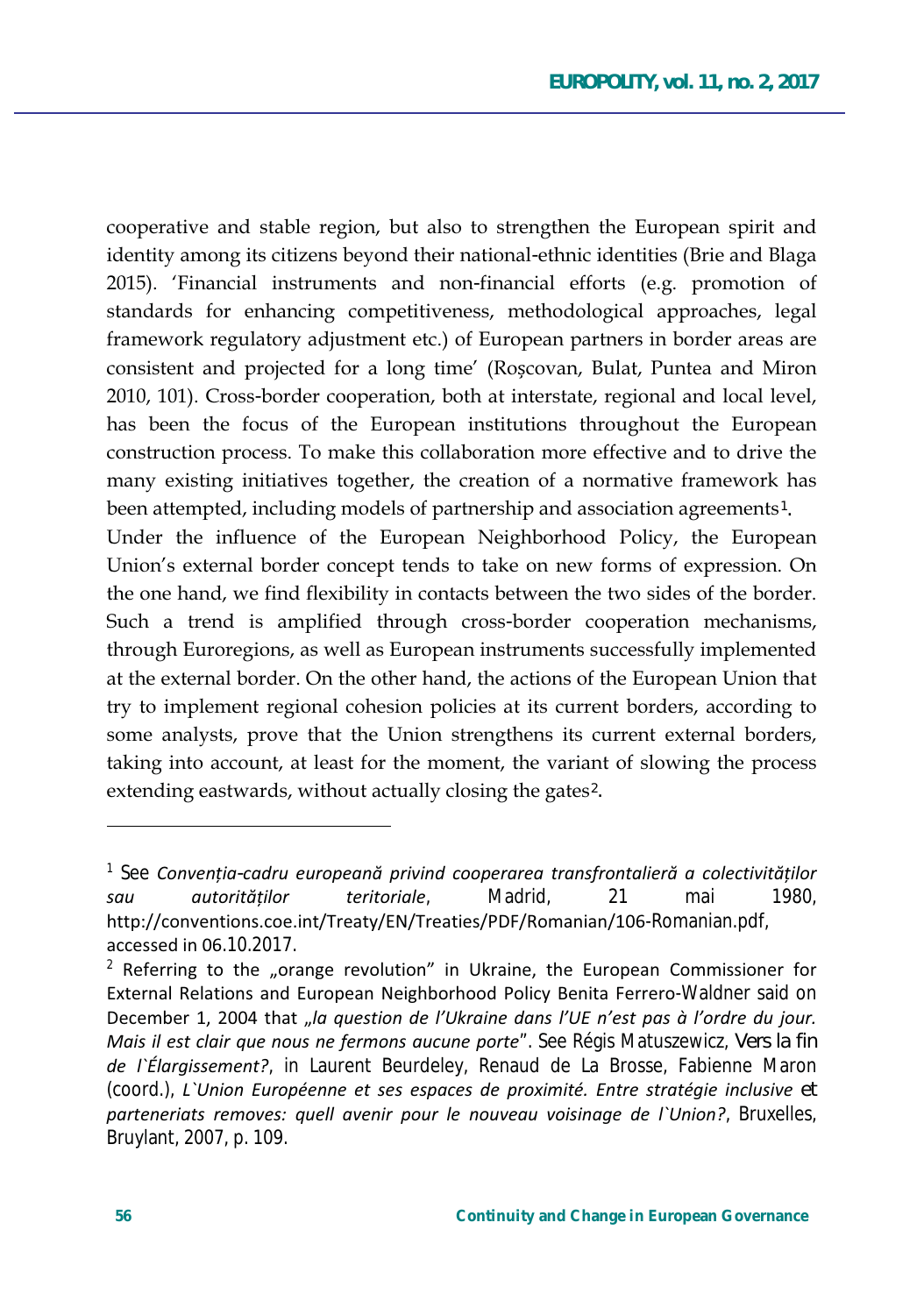Regarded in the regional context, the ENP appears against the backdrop of EU enlargement to the east corroborated with the change of Russia's strategy vis-àvis Eastern Europe. The region was included in the ENP and later in the PaE, and Russia perceives the area as part of its close neighborhood, a region separating it from the EU and NATO and part of what Russia called the 'Russo-Soviet identity' (Perepelytsia 2010, 105) (especially Ukraine, thus the aggressive attitude that Moscow adopted *ante* and *post* Vilnius). Under this paradigm the Ukrainians were considered to be 'Russians who speak one of the dialects of the Russian language' (Perepelytsia 2010, 105). Thus Russia has perceived and still perceives any approximation of the Republic of Moldova and Ukraine to the EU / NATO as a loss of its own influence in the area. On the other hand, Eastern Europe was seen by European leaders as a geopolitically problematic area, being located between two regional powers, but also because of the internal problems these countries faced and which affected the whole region, such as organized crime, drug trafficking, etc. (Gruszczak 2010). In consequence, the relationship developed by the EU with the Republic of Moldova and / or Ukraine was perceived in negative terms by Russia's competition, which may explain future developments in this area<sup>1</sup>.

Considering all these aspects, the cross-border cooperation was no longer a desideratum, but a necessity by which to raise the level of security from the future borders of the EU and to transform the relationship between the EU and the states of the region from a zero-sum game of a *win-win* type. We see thus, through the implementation of the ENP, a change of perception on the external border. In such a situation, regions and people outside Community structures can benefit from programs and policy instruments that bring them closer to EU citizens. The European Neighborhood Policy makes a significant contribution, through its territorial cooperation programs at the external border, to the

<sup>&</sup>lt;sup>1</sup> About the East-West relation and the Russian role in this equation see a recent study by Ana Maria Costea, East versus West, When Politics collide with economics, Tritonic, 2015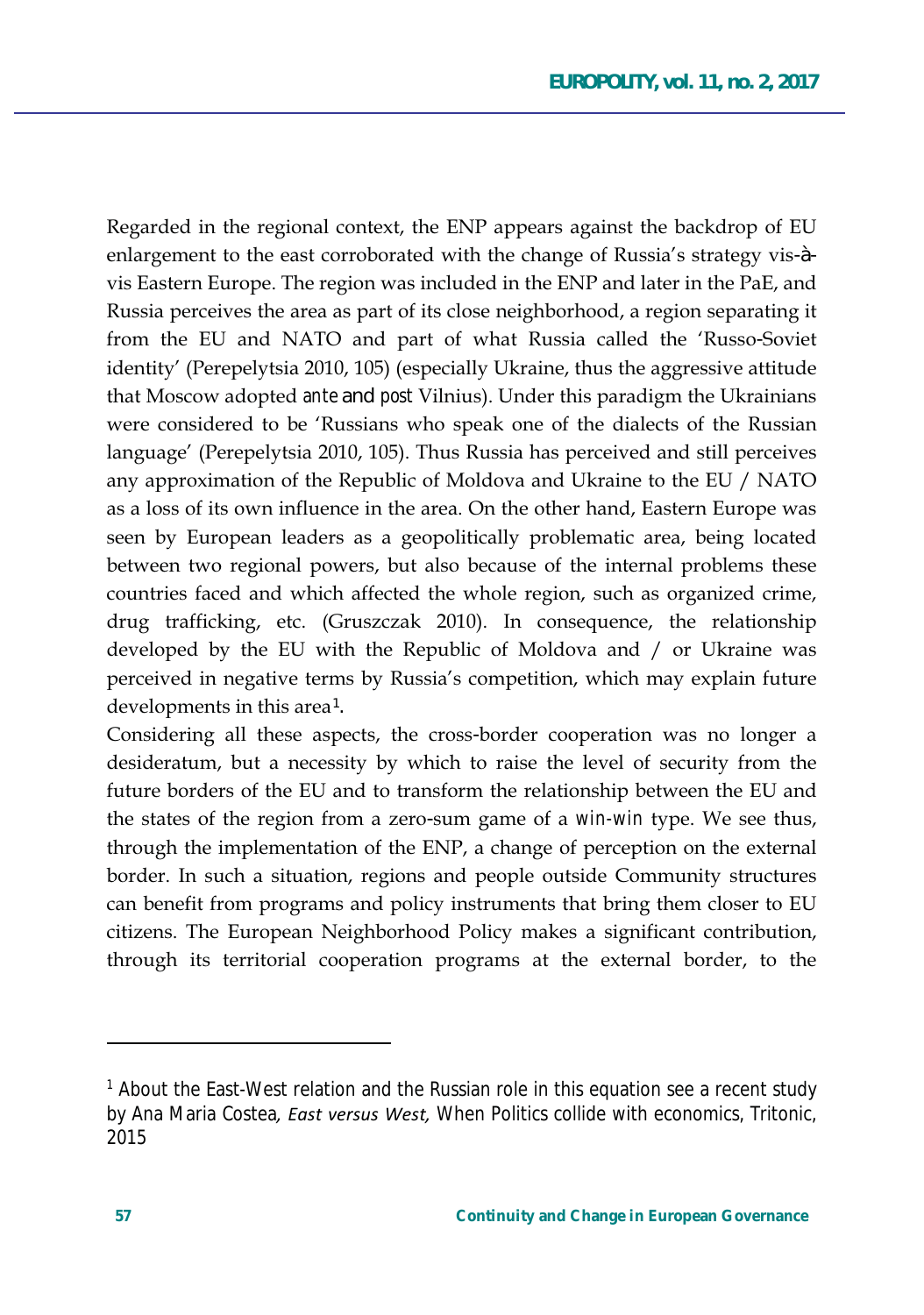development of a more homogeneous system (Hubeny-Berlsky 2007, 317) and to 'integrated regional development' (Hubeny-Berlsky 2007, 320).

Border space involves neighborhood relations. The doctrine defines good neighborliness as a 'state of fact', 'inevitability' (the neighbors are given by history and geography), there have been peoples and states since they have generated two reactions at the frontiers: maintaining the state of security by solving conflicts and the maintenance of cooperation relations between neighboring (Apud Brie 2009, 83). Good neighborliness is closely related to the concept of 'border', even though, over time, the role of the border has changed from the barrier, becoming a little bit of a meeting point between different realities that reveal the possibility of complementarity beyond rigid conception of national sovereignty. In the cross-border area of good neighborliness a special role has 'little diplomacy' under the influence of the formal framework of relations that manifests itself through it. Positive work in the space of 'small diplomacy' creates security and trust, good neighborliness being expressed as a principle. The border regime, as defined by the literature (Niciu 1999, 246), is determined by each state under its legislation, in accordance with the agreements concluded with its neighbors (Niciu 1999, 246). States aim to ensure their good neighborhood, avoiding border conflicts, without losing sight of the attribute of border sovereignty.

Removing barriers and avoiding the emergence of new lines of division between the enlarged Europe and the new neighbors is the stated aim of the ENP since its launch (Apud Pop, Pascariu, Anglitoiu and Purcăruș, 8). Areas of cooperation are diverse: from politics to economics, from culture to security (Apud Pop, Pascariu, Anglitoiu and Purcărus, 9). Cross-border cooperation has proven to be a priority of the European Neighborhood Policy. It aims at promoting a coherent and integrated approach to regional development, showing interest in common challenges, guaranteeing efficiency and security at the EU's external borders and encouraging cooperation at local level (Instrumentul european de vecinătate și de *parteneriat - Documentul de strategie privind cooperarea transfrontalierĆ 2007-2013, Cooperarea transfrontalierĆ 2007-2013* 2006).

In the case of the 2007-2013 EU financial year, the European Union's cross-border cooperation with neighboring countries, including the Republic of Moldova and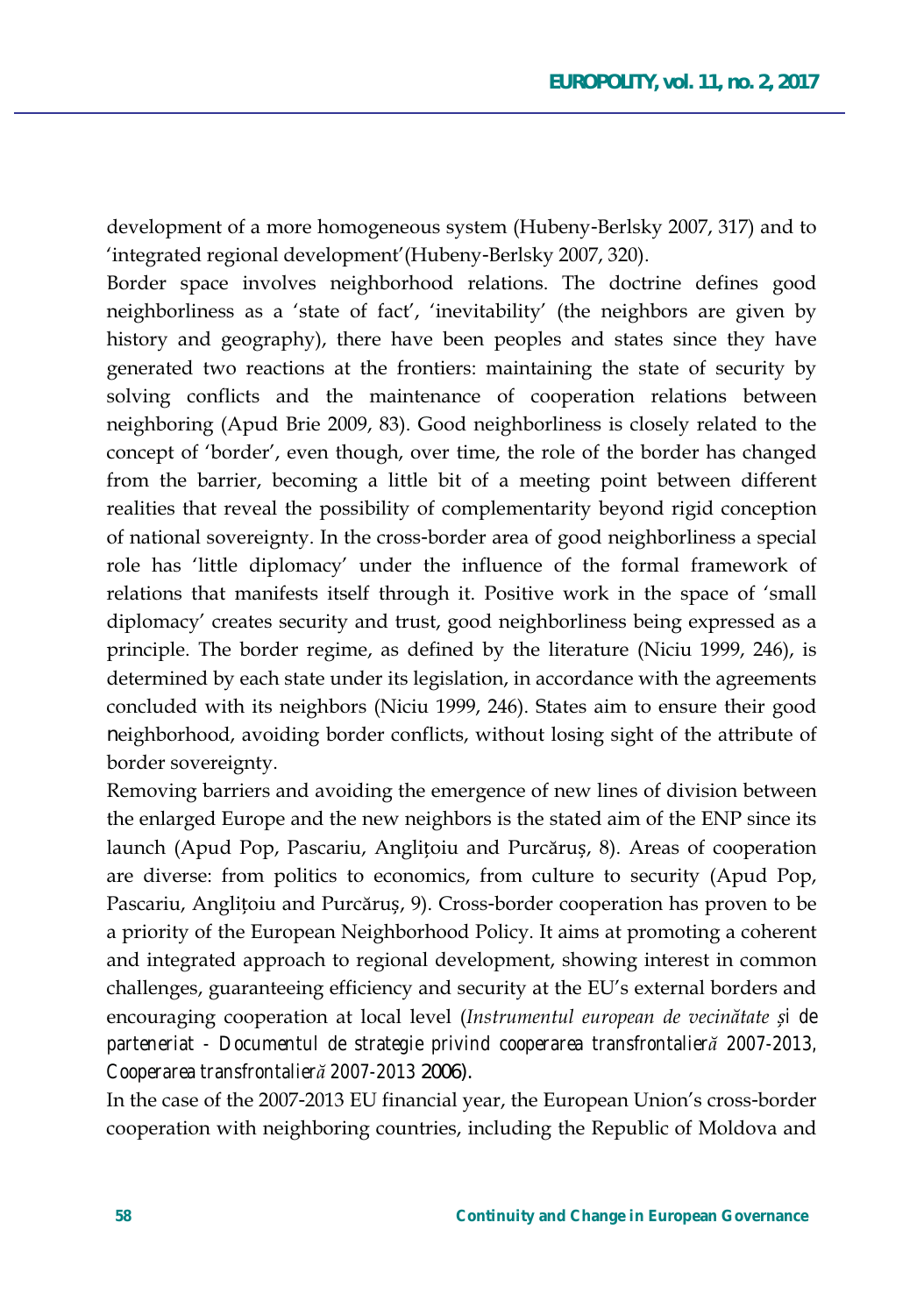Ukraine, was part of the European Neighborhood and Partnership Instrument. As a member of the EU, Romania was a direct partner of the two European countries within the ENP. This European policy to support the strengthening of political and economic relations with neighboring states has continued to be a priority, being included in the 'cooperation, association and partnership' (Către  $o$ nouă politică europeană de vecinătate 2015, 2). This was in line with the text of the Treaty on European Union which states that 'the Union shall develop privileged relations with neighboring countries with a view to establishing an area of prosperity and good neighborliness based on the values of the Union and characterized by close and peaceful relations based on cooperation' (Article 8 (1)) (Către o nouă politică europeană de vecinătate 2015, 2). Over the 2007-2013 ENP, cross-border cooperation has played an important role in border regions, which are most often confronted with development gaps and socio-economic disparities.

For the 2014-2020 financial year, together with the Eastern or Southern bilateral or regional programs, the European Neighborhood Instrument, rethought in the spirit of the new EU policies, funds cross-border cooperation programs between Member States and neighboring countries (European Neighbourhood Instrument 2014-2020 - Programming documents 2017). These programs envisage the financing of cooperation projects between one or more Member States on the one hand and one or more partner countries and / or the Russian Federation on the other hand that run alongside them joint EU external border. Multiannual Joint Operational Programs, which regulate cooperation at a border or a border group, and which contain multi-annual measures designed to respond to a coherent set of priorities that can be implemented with EU support are envisaged. In line with the partnership principle, the actors involved jointly select actions that are likely to benefit from Union support, which are in line with the priorities and measures of the Joint Operational Program.

Through its ENP policies and instruments, the Union offers the countries of its neighborhood a "*privileged relationship*, based on the mutual commitment to respect and promote the values of democracy, human rights, the rule of law, good governance and the principles of a market economy, such as and sustainable and inclusive growth" (Regulamentul (UE) NR. 232/2014 AL Parlamentului European și al Consiliului din 11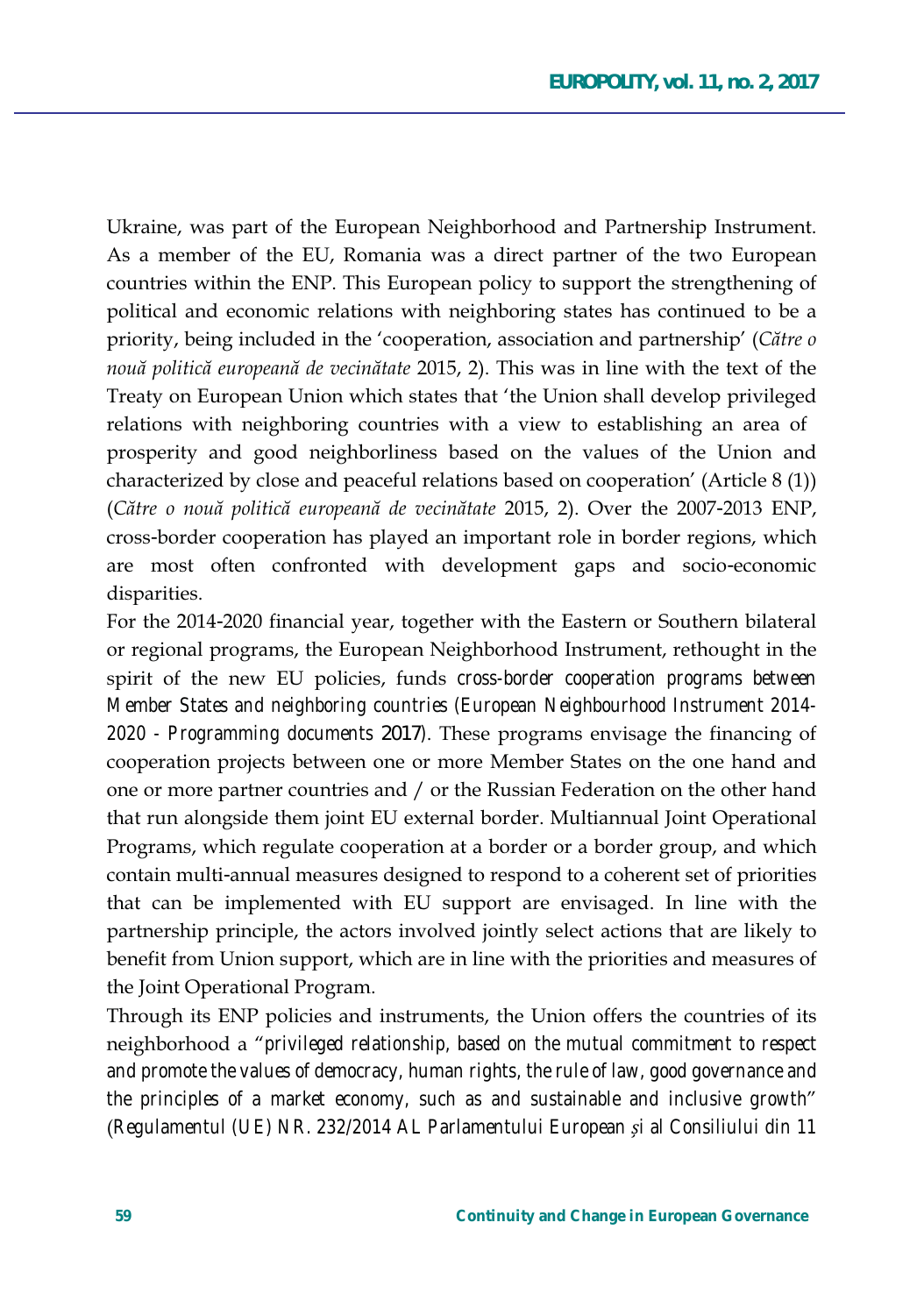martie 2014 de instituire a unui instrument european de vecinătate, Jurnalul Oficial al *Uniunii Europene, L 77/27* 2014). The European Union is interested in the success of this neighborhood policy, which it has tried to reform, both at the level of instruments and at program level. In the new sense, EU support is used to benefit partner countries and areas involved in cross-border cooperation through a separate approach but also for the common benefit of the Union and partner countries. The new instruments and regulations give the Russian Federation access to cross-border cooperation, regional cooperation, with the participation of the Union. The Russian State can also be a part of relevant multinational programs, including co-operation in education (Regulamentul (UE) NR. 232/2014 *AL Parlamentului European èi al Consiliului din 11 martie 2014 de instituire a unui instrument european de vecinătate, Jurnalul Oficial al Uniunii Europene, L 77/30*).

The *geographical eligibility* of the new cross-border cooperation programs as part of the European Neighborhood Policy refers to the projects implemented in: a. The land border area covering territorial units corresponding to level 3 of the NUTS<sup>1</sup> or equivalent across the land borders between Member States and the other countries participating in cross-border cooperation, without prejudice to the potential adjustments necessary to ensure the consistency and continuity of the action to be taken. cooperation; b. the maritime border area covering NUTS level 3 territorial units or equivalent located along maritime borders between Member States and other countries participating in cross-border cooperation separated by a maximum distance of 150 km, without prejudice to possible adjustments necessary to ensure the coherence and continuity of the cooperation action; c. a sea basin area covering NUTS 2 coastal territorial units corresponding to NUTS level 2 or equivalent, having an exit to a common maritime basin of the Member States and the other countries participating in cross-border cooperation

 $\overline{a}$ 

<sup>&</sup>lt;sup>1</sup> See New EU Neighbourhood Policy: the European Neighbourhood and Partnership */Instrument (ENPI) and the Instrument for Pre-Accession Assistance (IPA), Association of* European Border Regions (AEBR), p. 5, http://www.aebr.eu/files/publications/NeighbourhoodPolicyEN.pdf, accessed in 11.10.2017.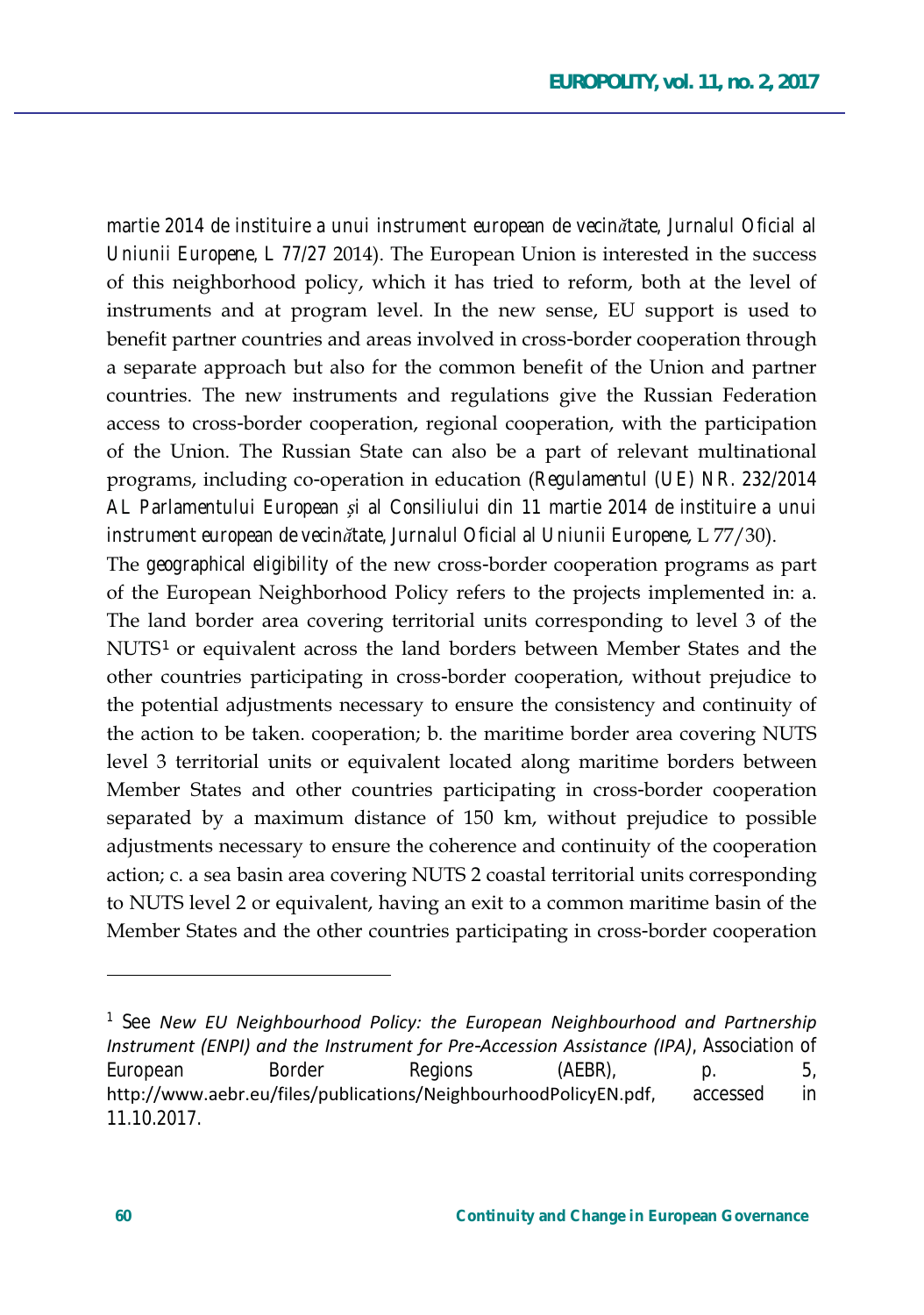(Programming of the European Neighbourhood Instrument (ENI) - 2014-2020, 11-12).

The *priorities* of the cross-border cooperation programs in the current formula are:

1. economic and social development;

2. the environment, public health, safety and security;

3. mobility of persons, goods and capital (Regulamentul (UE) NR. 232/2014 *AL Parlamentului European èi al Consiliului din 11 martie 2014 de instituire a unui instrument european de vecinătate, Jurnalul Oficial al Uniunii Europene, L 77/41*).

Currently, the EU's neighbouring countries are less stable than they were 10-15 years ago. In the East, European partners have faced serious problems, both internal and above all because of outside peer pressure, including Russia's military pressure. The European Union has been in a position to protect its partners in the face of an increasingly expansive Russian state. The 2008 the Georgian crisis or the current conflict in the Ukraine are eloquent examples about this reality to which the EU had to adapt. In the southern area, Syria has been affected since 2011 by a civil war that has a strong impact on its neighbours. Libya and Egypt experienced deep internal crises. All this have intensified the challenges facing both the EU and its partners, enhancing economic and social pressures, massive, illegal and uncontrollable migration, further enhancing threats to international security.

The premises from which the ENP branches out are different now. In 2013, the EU reviewed its financial instruments in the context of the 2014-2020 multiannual frameworks, including the *European Neighbourhood Instrument*. Under this new instrument, the European Union's support for its neighbours becomes faster and more flexible, allowing for greater differentiation and incentives ('more for more' - a principle that also includes differentiating among states and stimulating the best performing ones) to the states that are the most committed to adopting reforms and making progress in consolidating deep and sustainable democracy. In spite of the financial crisis and the reduction of the EU's overall budget, the European Neighbourhood Instrument's funding amounts to  $\epsilon$  15.4 billion (Comunicare comună către Parlamentul European 2014), which highlights the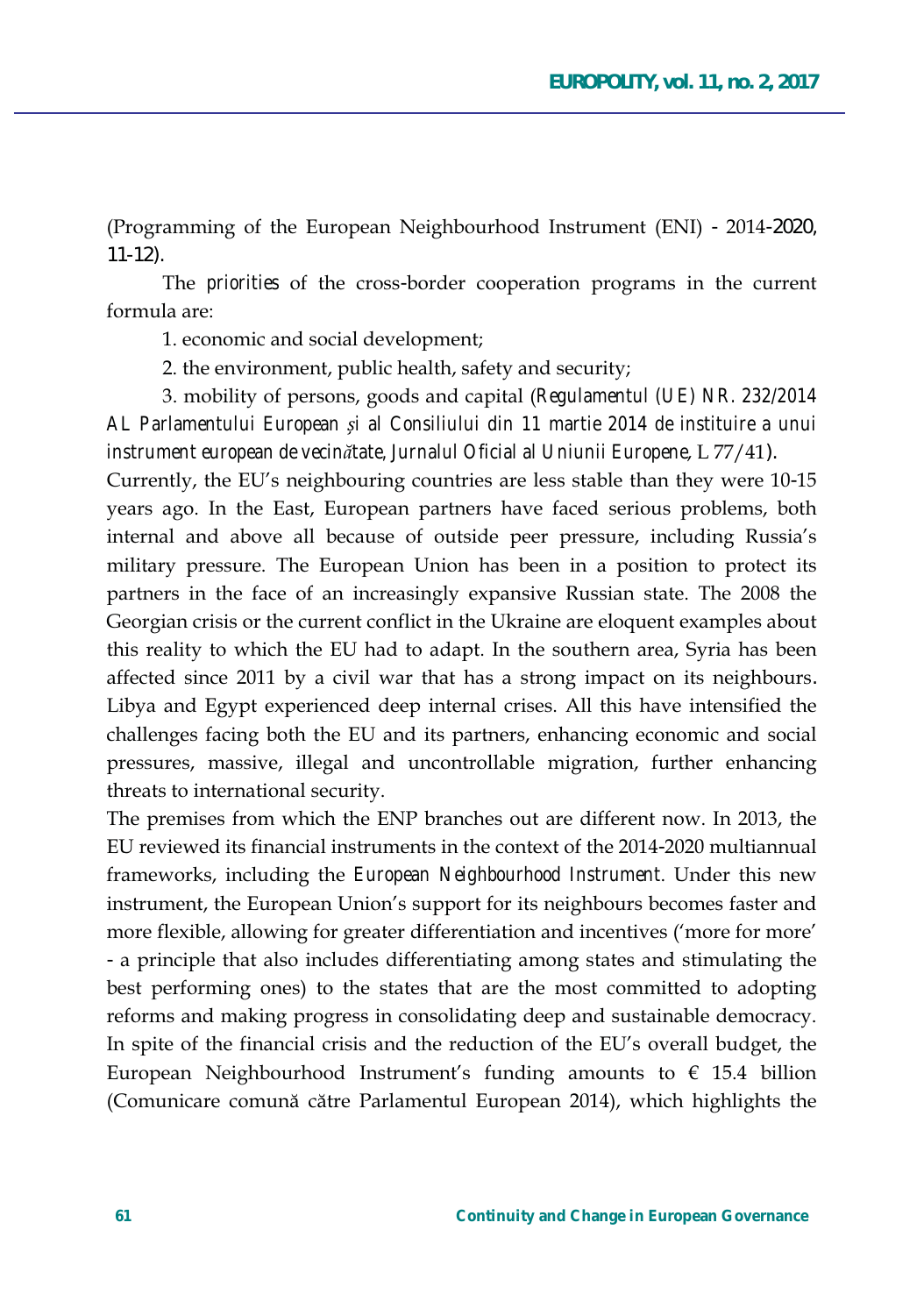fact that the EU prioritizes its neighbourhood. Up to 5% of the total amount of the financial envelope is allocated to cross-border cooperation programs.

Through the European Neighbourhood Instrument, which replaced the European Neighbourhood Partnership Instrument, support is given to the implementation of policy initiatives aimed at shaping the ENP, including the Eastern Partnership and the Union for the Mediterranean Sea. Neighbourhood assistance becomes more flexible and faster, reducing the complexity and duration of the programming process so as not to undermine the relevance of assistance (Instrumentul european de vecinătate 2017). In an optimistic forecast, it is considered that in the medium term the ENP will, despite recent difficulties at the EU borders, 'bring stability to the south and integrate in the East' (Apud Pristas 2015, 61; Lippert 2008, 14).

## **3.ROMANIAN-UKRAINIAN CROSS-BORDER COOPERATION. INSTRUMENTS AND RESULTS**

The cross-border cooperation between Romania and Ukraine has been marked by the general framework of bilateral relations, but also by the geopolitical context of the two states. Immediately after the fall of communism and the collapse of the USSR, there were difficulties in cooperation between the young Ukrainian state and the Romanian one. The relationship with Ukraine went through a period of mutual mistrust, so that the two countries have started a process of relaxation of their relations, and as a consequence, the EU has been contributing to it, as well. This cooperation has been marked by legislative and institutional changes stemming from a process of normalization and stimulation of relations with Ukraine, due inter alia to Euro-Atlantic integration. The ENP also contributes to this cross-border mechanism through financial instruments, as well as legislative harmonization on both sides of the EU's external borders. The European Neighbourhood and Partnership Instrument, seen as an incentive in the process of developing relations with the EU's neighbours, was thus able to create bridges at both political, socio-economic, cultural and cross-border level.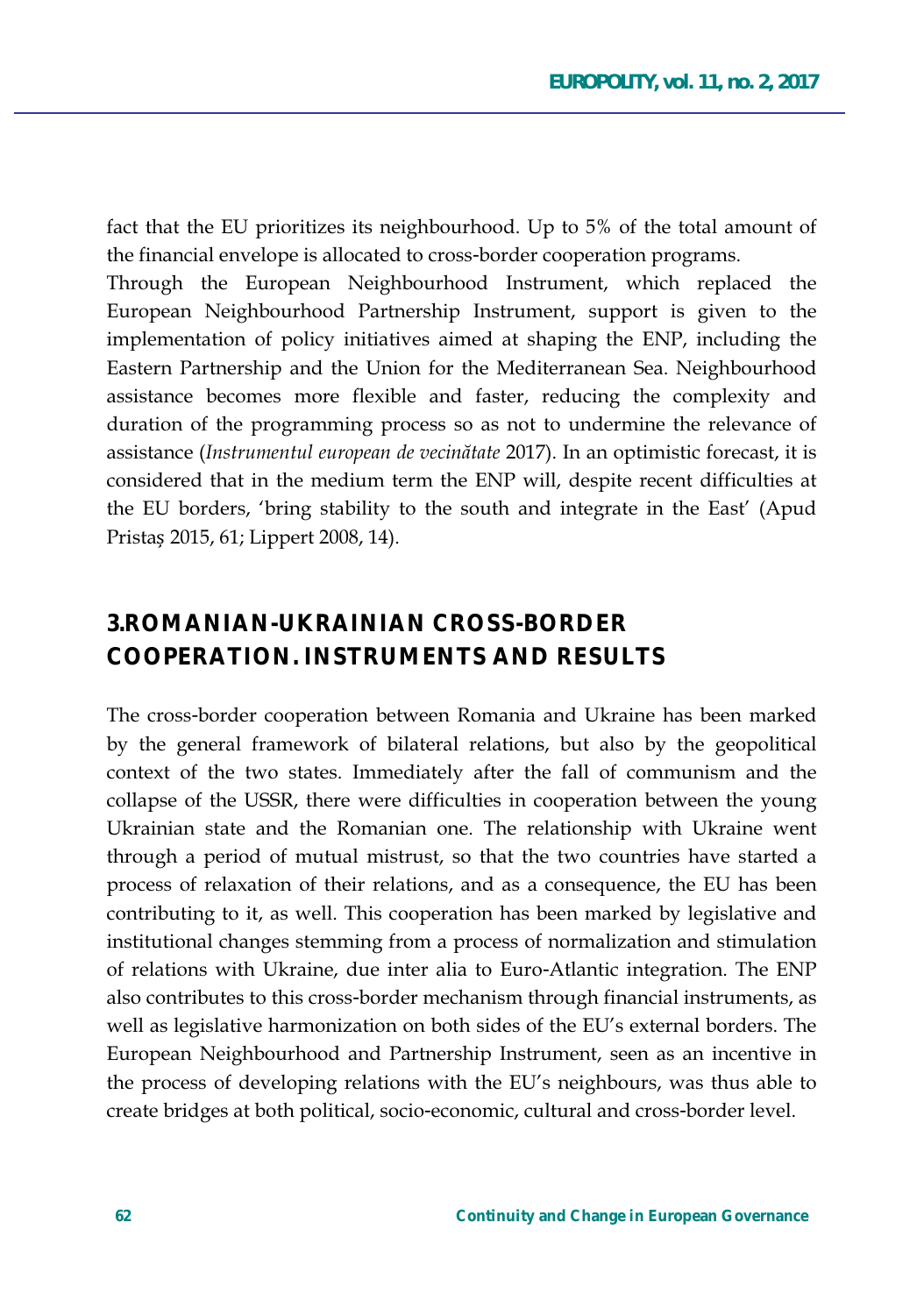As regards the legislative and institutional framework for facilitating crossborder cooperation, Romania has formally embraced European regulations in this area. In this context of the adoption of this legislation, bilateral and multilateral agreements have intensified. 'Various types of agreements, protocols, international treaties, conventions' have been identified to provide the widest possible regulatory framework and allow cross-border cooperation at local, inter-regional, intergovernmental and multinational level (Roscovan, Bulat, Puntea and Miron 2010, 42). Different types of intergovernmental agreements, including conventions, protocols and treaties, continue to be part of the basic instruments needed to facilitate cross-border cooperation. The cross-border cooperation relations in Romania and Ukraine are established on the basis of the Treaty of Good Neighbourhood and Cooperation between the two states, signed in Constanta on 2 June 1997 and ratified by Romania by Law 129/1997 (Săraru 2011, 89). On the basis of this agreement, the two countries subsequently signed several bilateral agreements with an impact on cross-border cooperation.

European policies and directives, including the ENP, converge towards the need to make the cross-border cooperation more effective and bring the exercise of competences as close as possible to citizens. Cross-border cooperation from this perspective is no longer a state policy, but it is transferred to regional, local authorities, regional associations, transnational firms, etc. The regional authorities at the Romanian borders with Ukraine and the development associations play a significant role in shaping and developing cross-border cooperation (Bărbulescu (coord.), Brie and Toderas 2016, 122). On the basis of the Romanian legislation, regional and local public authorities in border areas 'may conclude cross-border cooperation agreements with similar structures in neighbouring states', leading to the creation of 'bodies that have legal personality according to national law', but without administrative powers<sup>1</sup>. Cross-border cooperation is therefore part of the regional development policy. From this perspective, European and national regional development policies are able to

<sup>&</sup>lt;sup>1</sup> Please see Legea nr. 215 din 23 aprilie 2001 (\*\*republicată\*\*)(\*actualizată\*) administrației publice locale (actualizată până la data de 3 iulie 2008\*), art. 15, (1), (3).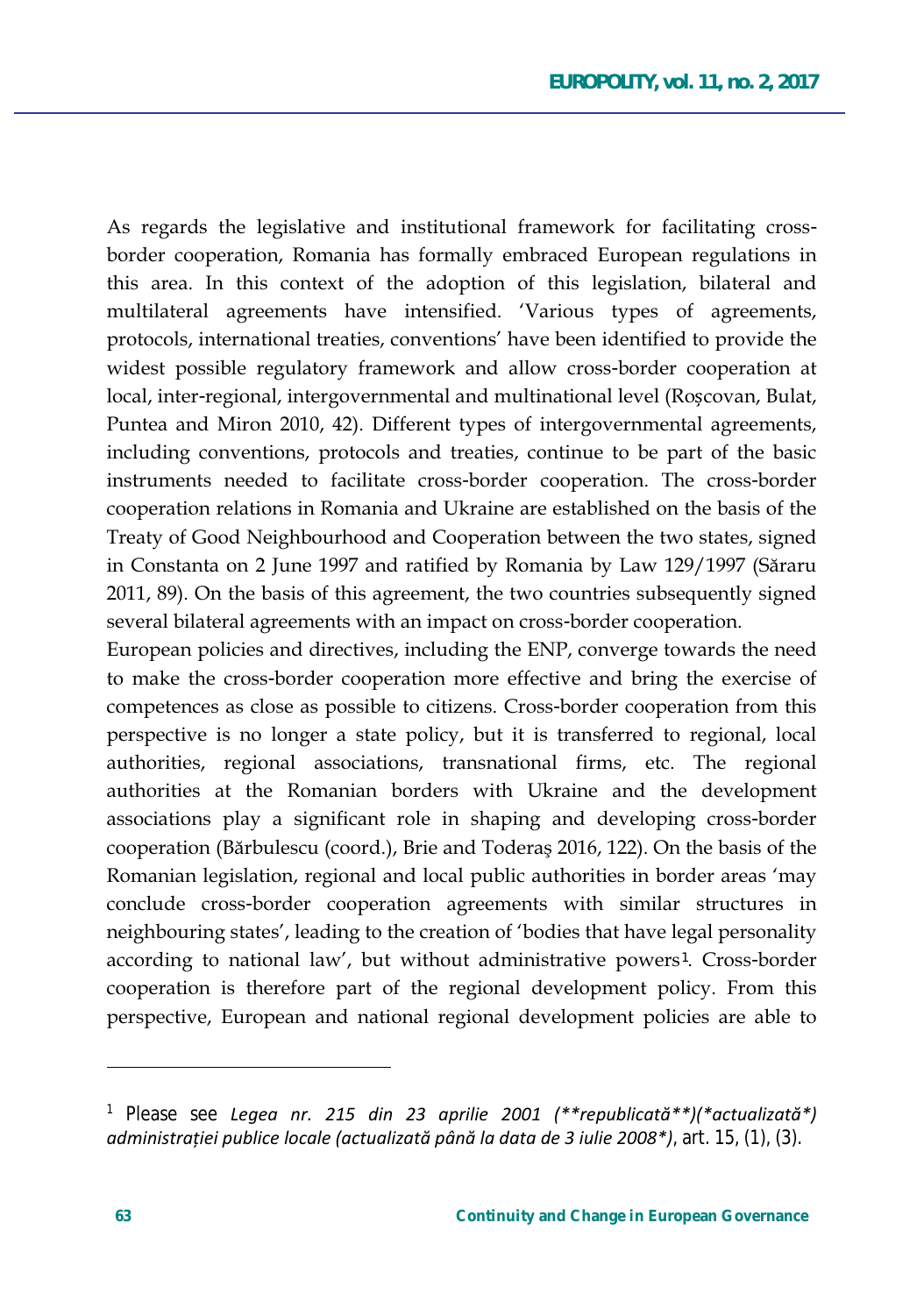stimulate cross-border cooperation, both at the level of legal regulations and in the creation of an institutional framework. This institutional framework is necessary, both at the level of coordination and in the representation of regional interests in front of national or European structures<sup>1</sup>. At the regional level three Euroregions with Romanian-Ukrainian participation were created: the Carpathian Euroregion, the Prutul de Sus Euroregion and the Lower Danube Euroregion (Bărbulescu (coord.), Brie and Toderaș 2016, 123-124; Brie, 2010, 265- $280$ ).

Cross-border cooperation between Romania and Ukraine has been achieved through European instruments and mechanisms. The financial period 2007-2013 coincides with the first years after Romania's accession to the EU, and in its new quality, the Romanian state became an active and interested ENP promoter. Thus, through the ENPI, cross-border cooperation at Romania's borders with Ukraine was financed through Hungary-Slovakia-Romania-Ukraine Crossborder Operational Program; The Romania-Ukraine-Moldova Cross-Border Cooperation Operational Program, respectively the Black Sea Basin Operational Program. In addition to these programs aimed at explicit and direct support for cross-border cooperation, this was also supported by other European programs for the integration and development of the EU-Ukraine border areas.

The Operational Program for Cross-Border Cooperation Romania-Ukraine-Republic of Moldova had a total budget of 138,122,693 euros for the seven years of programming at its launch. Of this amount, the EU contribution through the ENPI is 126,718,067 euros, while the partner states have had to participate in financing projects with a total co-financing of approximately 11,404,626 euros (Programul Operațional Comun România-Ucraina-Moldova 2007-2013 2008, 81). The strategy of the program has been established in line with the four ENPI general objectives in the field of cross-border cooperation: 1. promoting a sustainable economy and social development; 2. Joint solving of environmental, security and

<sup>&</sup>lt;sup>1</sup> Transnational regional associations become promoters of the decentralization and application of the European subsidiarity principle. An example for this can be the European Association of Border Regions (AEBR) founded in 1971. Mihai Roscovan, Veaceslav Bulat, Mariana Puntea, Viorel Miron, op. cit., p. 15.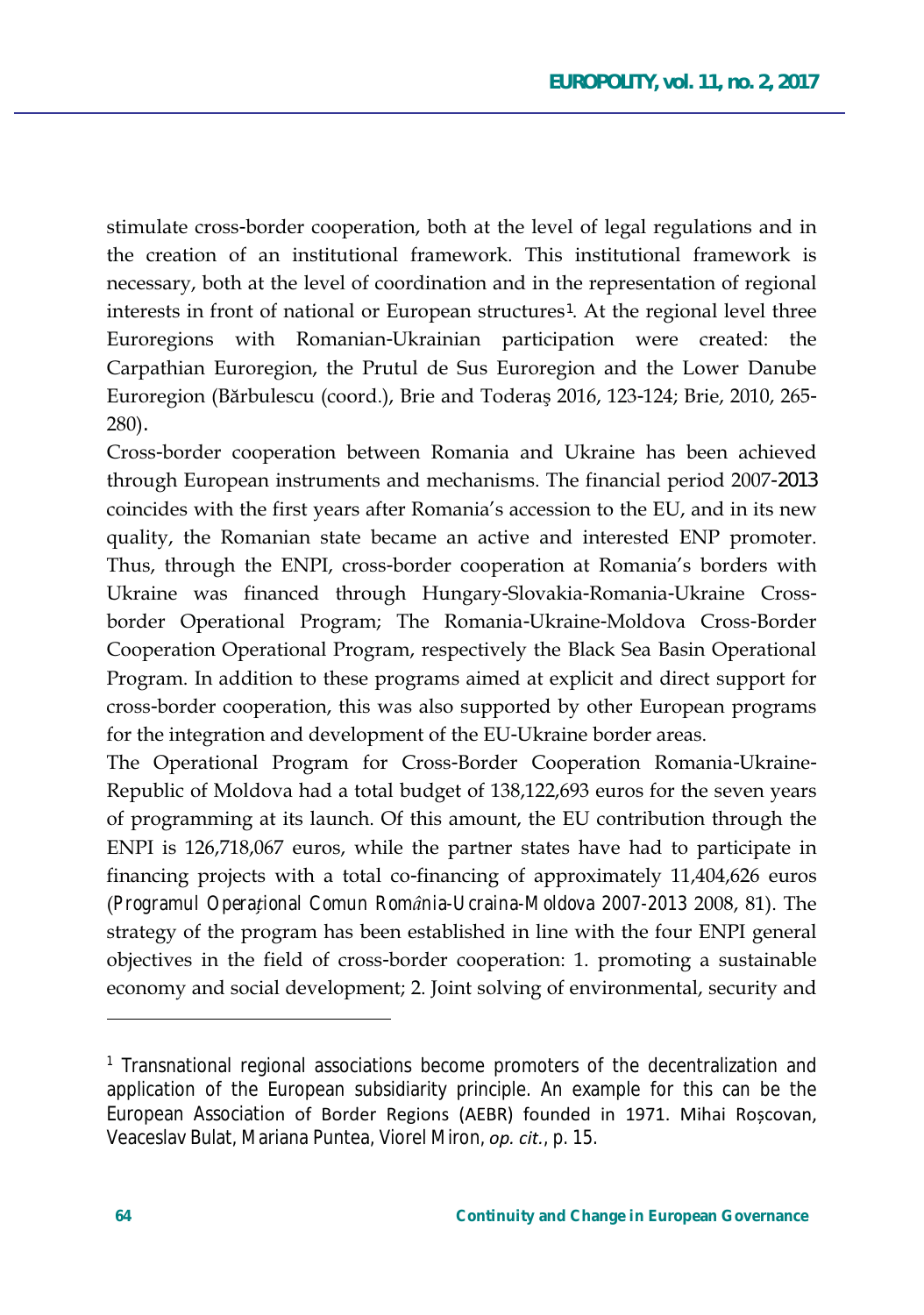public security issues or prevention and fight against organized crime; 3. secure and efficient border management; 4. promoting "people-to-people" activities (Programul Operational Comun România-Ucraina-Moldova 2007-2013 2008, 4). Against this background the specific objectives of the program were set: "1. Stimulate economic and social development in the program area and adjacent areas; 2. Addressing environmental issues in the border area and ensuring a high level of preparedness for emergencies; 3. Encouraging contacts and cooperation between the inhabitants of the border areas" (Programul Operațional Comun România-Ucraina-Republica Moldova ENPI CBC 2007-2013). The eligible area of the program, covering a territory of 176.6 square kilometres, consists of regions belonging to the three neighboring states, respectively the counties of Botosani, Galati, Iasi, Suceava, Tulcea and Vaslui in Romania, the Odessa and Chernovtsy regions of Ukraine, and the whole territory of the Republic of Moldova. Besides these regions, the program also includes at the suggestion of the states, some adjacent regions, which 'can positively influence border co-operation'. In this category were included: "the Romanian county of Braila, the Ukrainian regions Ivano Frankivska, Vinniytska, ten districts in the Khmelnytska region and twelve districts in Ternopilska" (Programul Operational Comun România-Ucraina-Republica Moldova 2007-2013 2017). Eligible beneficiaries of this program were "regional and local public authorities, non-governmental organizations, associations, universities, research institutes, educational / training organizations, etc." (Programul Operațional Comun România-Ucraina-Republica Moldova 2007-2013 2017). The variety of these eligible beneficiaries is larger and takes into account the specificity of each priority, their list being announced at each call. Applicants must be associated in a partnership, including at least two partners on both sides of the border. One of the partners must be from Romania, and at least one partner from the Republic of Moldova and / or Ukraine (Joint Operational Programme Romania-Ukraine-Republic of Moldova 2007-2013. Guidelines for Grant Applicants 2017, 14).

One year after the program was approved by the European Commission, the first call for projects (the second half of 2009) was launched. Its budget was EUR 30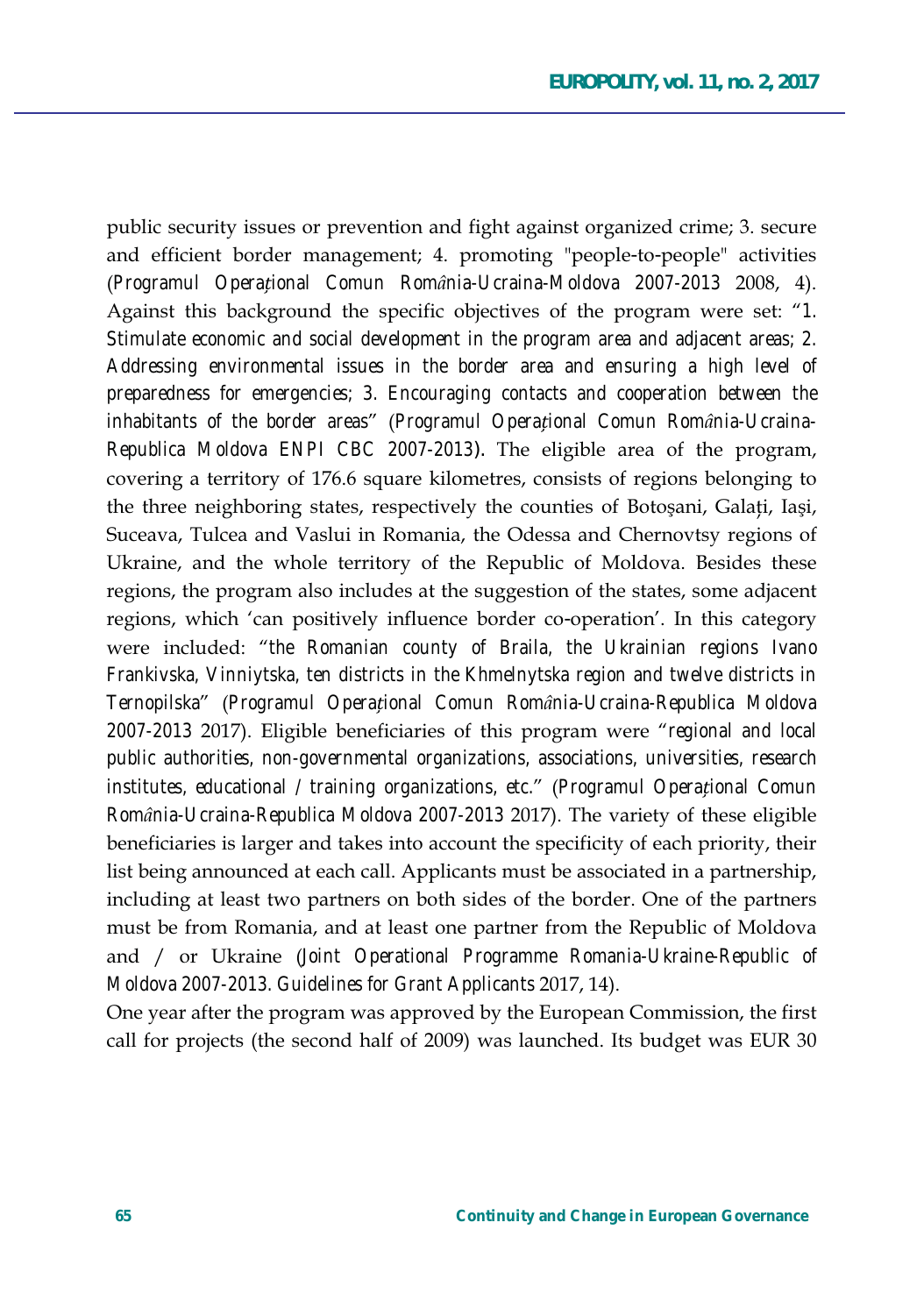million for the first two priorities and for the third priority of EUR 5 million<sup>1</sup>. The deadline for projects submitted under Priority 3, being smaller projects, was September 28, 2009, and for the larger ones submitted on Priority 1 and Priority 2 was October 28, 2009 (Joint Operational Programme Romania-Ukraine-Republic of Moldova 2007-2013. Guidelines for Grant Applicants 2017). During the project submission period, 422 applications were registered and the requested budget was 320 million euro (Ghinea and Toma 2013, 7). Of these, 112 were applicants from Moldova and 382 proposals were received from Moldovan partners compared to 247 in Ukraine and 375 in Romania (Programul Operational Comun România-Ucraina-Moldova 2007- 2013- proiecte deinteres strategic aflate pe agenda comună, stadiu, obstacole în implementare 2013, 5). Due to the lack of instruments, procedures, institutional changes and political changes, the evaluation period for funding applications was very high. This was basically the first exercise on this program, both for the Romanian authorities and for the Moldovan and Ukrainian partners. The first Priority 3 contracts were signed only at the beginning of 2011 and those on Priority 1 and 2 only in October 2011 (2 years after the submission of projects) (Dinu, Gamurari 2013, 4). Following this first call for projects, a total of 85 winning applications totaling  $\epsilon$  34,507,722.36<sup>2</sup> were contracted to finance.

The second call for projects, which was opened for applications in November 2011, had a deadline for submission of projects January 30, 2012 (Anunt privind lansarea celui de-al doilea apel de propuneri de proiecte 2010). Up to which 1,060 applications have been registered (1.060 de note conceptuale depuse in cadrul apelului 2 pe Programul Romania-Ucraina-Republica Moldova 2012), 272 being applicants from Moldova, 141 Ukraine and 637 from Romania. On an absolute level, the number of projects doubled in the second period, indicating a growing interest of the participating countries, but at the systemic level much more was

<sup>&</sup>lt;sup>1</sup> With the approval of the JCC, the possibility of extending the budget for this call according to needs was foreseen, the interest identified for each priority, as well as the identification of valuable projects.

<sup>&</sup>lt;sup>2</sup> The complete list of the financed projects can be seen here: http://www.ro-uamd.net/proiecte-3/proiecte-contractate/proiecte-contractate-apelul-1/, accessed in 14.08.2017.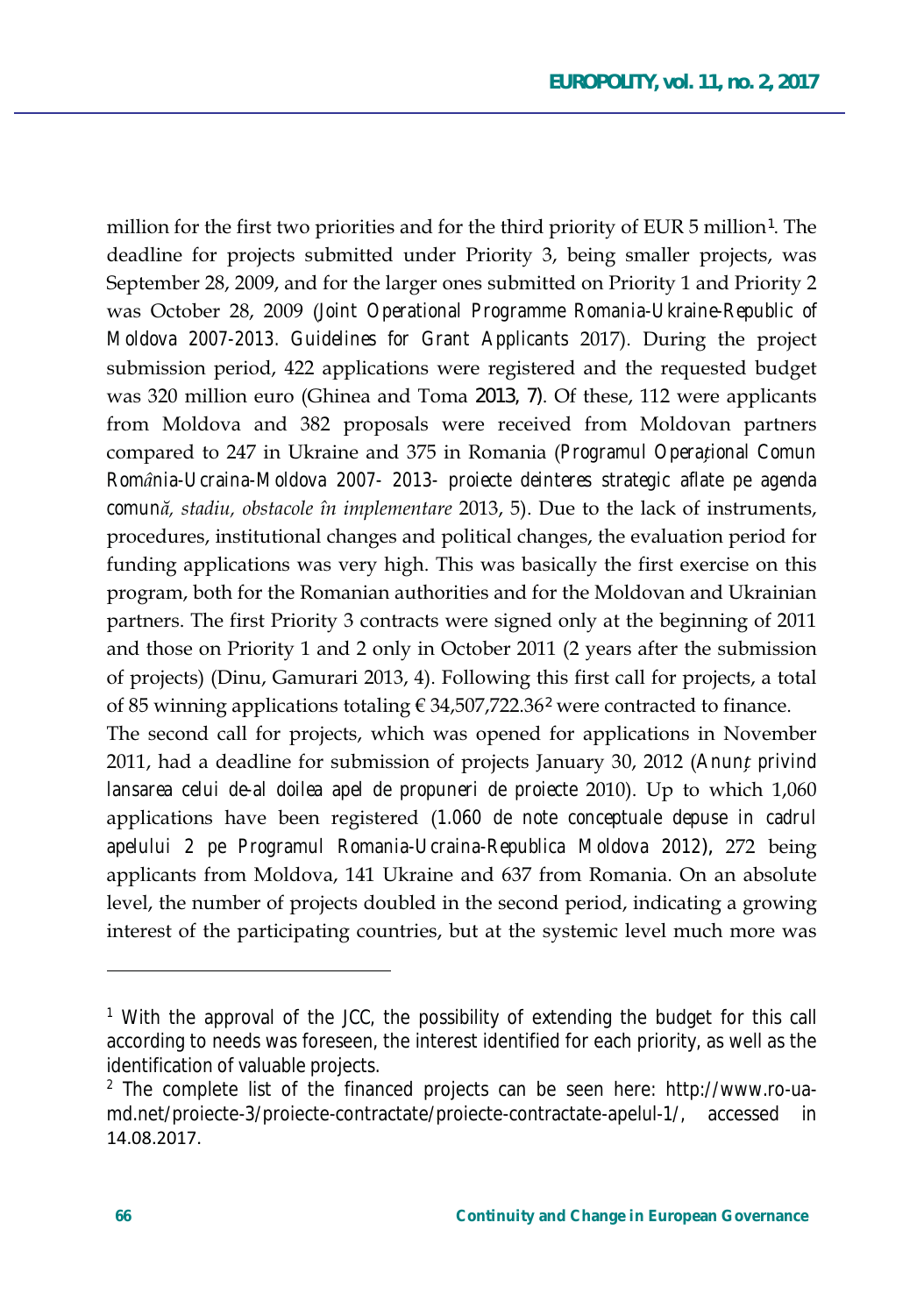needed (Programul Operațional Comun România-Ucraina-Moldova 2007- 2013projecte deinteres strategic aflate pe agenda comună, stadiu, obstacole în implementare 2013, 5). According to the list of projects presented on the official website of the program, in the second call, 50 winning applications worth a total of EUR 35,602,720.65<sup>1</sup> were contracted for funding, plus the co-financing part.

In addition to applications that received funding from the two calls for projects, a total of 8 major investment projects worth 44,173,979.55 euros<sup>2</sup> were selected for the three program priorities, plus the co-financing part. These projects are the result of identifying major special needs by the representatives of the three partner countries. Analysing the 8 major investment projects, we find that half of them are implemented in all three Member States of the program, 3 are implemented in Romania and Moldova and only 1 in Romania and Ukraine. In 4 cases, project leaders are institutions in Romania, and in 2 cases they are from the Republic of Moldova and Ukraine. Moldova is part of 7 projects, while Ukraine is in only 5 out of 8 major investment projects. Beyond the privileged position of Romania (as a member of the EU was ensured presence in all cross-border projects), the Republic of Moldova is the main beneficiary of these investments, also taking into account the size of grants to projects involving institutions in this country. We consider, however, that an important factor contributing to this position was the privileged relationship with Romania, plus the financial support granted by the Romanian state for the implementation of these projects.

<sup>&</sup>lt;sup>1</sup> See the full list of contracted projects as well as the financial allocations for the project, available on the program's website http://www.ro-ua-md.net/proiecte-3/proiecte-contractate/proiecte-contractate-apelul-2/, accessed in 11.10.2017.

<sup>&</sup>lt;sup>2</sup> The list of these projects can be consulted on the official website of the program, http://www.ro-ua-md.net/proiecte-3/proiecte-contractate/proiecte-majore-deinvestitii/, accessed in 07.10.2017.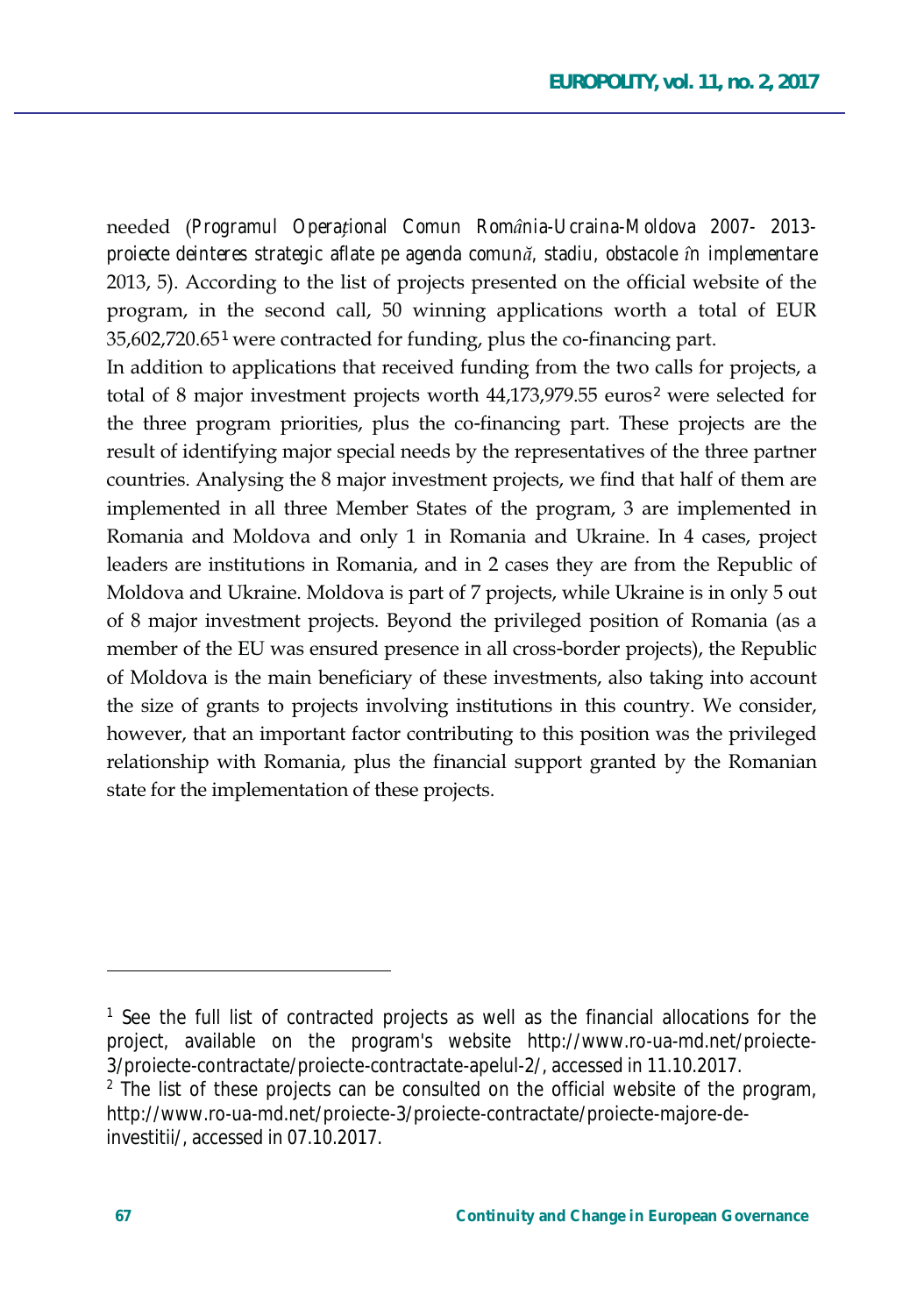|                |                   |           |                | No. Beneficiary Country Country/Region Name | of Value<br>of |  |
|----------------|-------------------|-----------|----------------|---------------------------------------------|----------------|--|
|                |                   |           | Οf             | project/intervention                        | the            |  |
|                |                   |           | implementation |                                             | European       |  |
|                |                   |           |                |                                             | financing      |  |
|                |                   |           |                |                                             | (EUR)          |  |
| 1              | Customs           | <b>MD</b> | RO, MD         | IMPEFO - Improve the 3.094.194,60           |                |  |
|                | Service of        |           |                | cross-border                                |                |  |
|                | the               |           |                | cooperation between the                     |                |  |
|                | Republic          |           |                | Republic of Moldova                         |                |  |
|                | $\alpha$ f        |           |                | and Romania in the                          |                |  |
|                | Moldova           |           |                | field of oil and food                       |                |  |
|                |                   |           |                | products                                    |                |  |
| $\overline{2}$ | Ministry ofRO     |           | RO, MD         | Improvement of Mobile 6.008.363,41          |                |  |
|                | Internal          |           |                | Service for Emergency,                      |                |  |
|                | Affairs           |           |                | Resuscitation<br>and                        |                |  |
|                | General           |           |                | Extrication (SMURD)                         |                |  |
|                | Inspectorate      |           |                | response capacity                           |                |  |
|                | for               |           |                | through an integrated                       |                |  |
|                | Emergency         |           |                | system for<br>effective                     |                |  |
|                | <b>Situations</b> |           |                | monitoring<br>and                           |                |  |
|                |                   |           |                | mitigation of disaster                      |                |  |
|                |                   |           |                | consequences for<br>the                     |                |  |
|                |                   |           |                | population<br>located                       |                |  |
|                |                   |           |                | between the common                          |                |  |
|                |                   |           |                | borders<br>of<br>Romania,                   |                |  |
|                |                   |           |                | Ukraine<br>and<br>the                       |                |  |
|                |                   |           |                | Republic of Moldova                         |                |  |
| 3              | National          | <b>RO</b> | RO, MD         | Gas pipeline for the 7,000,000.00           |                |  |
|                | Agency for        |           |                | interconnection of the                      |                |  |
|                | Mineral           |           |                | natural<br>gas                              |                |  |
|                | Resources         |           |                | transmission system in                      |                |  |
|                |                   |           |                | Romania<br>and<br>the                       |                |  |
|                |                   |           |                | Moldovan<br>gas                             |                |  |
|                |                   |           |                | transmission<br>system                      |                |  |
|                |                   |           |                | from Iasi (Romania) -                       |                |  |

### **List of the major investment projects**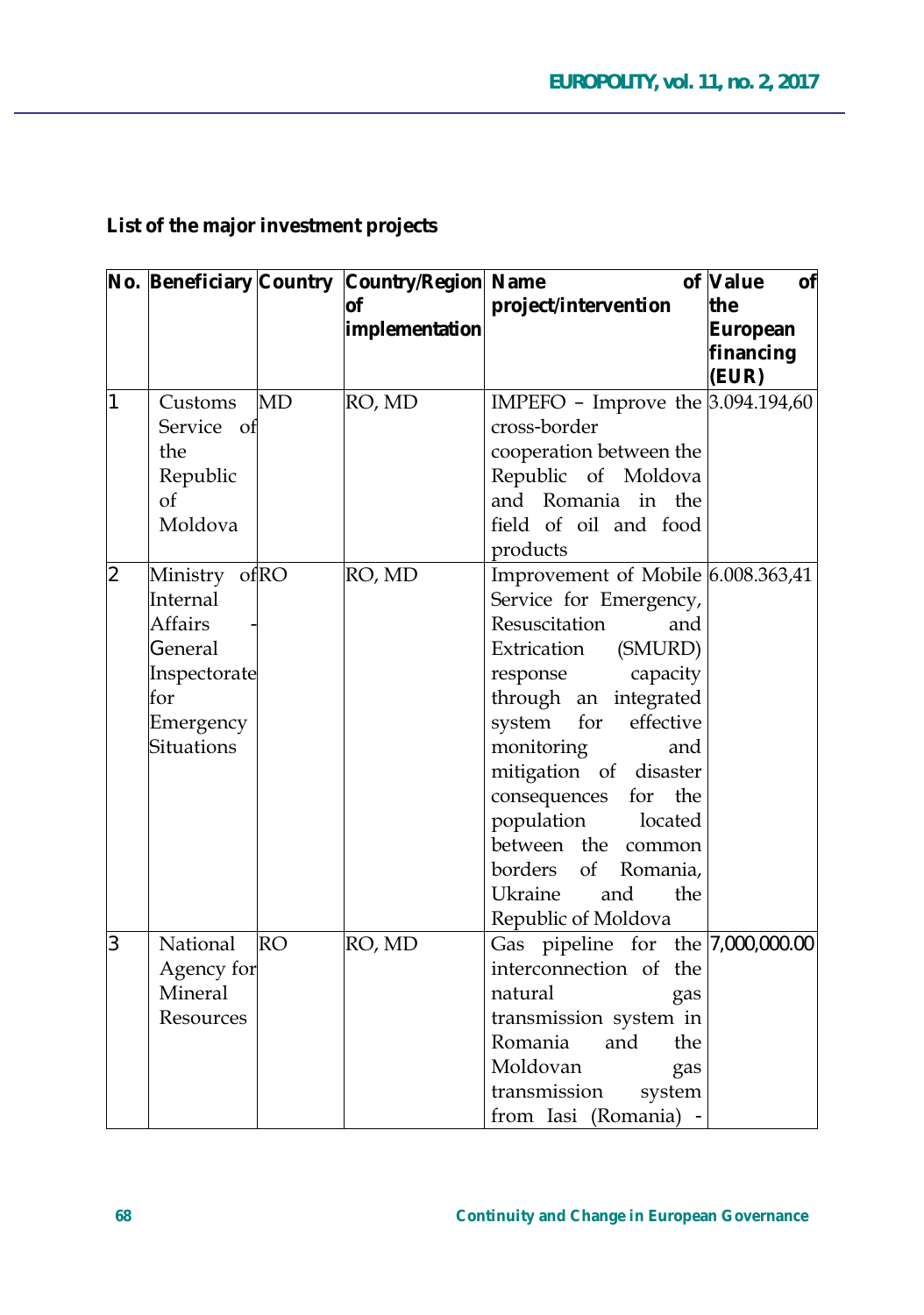|   |                          |              | Ungheni (Moldova)                  |  |
|---|--------------------------|--------------|------------------------------------|--|
| 4 | Department <sub>UA</sub> | UA, MD, RO   | Inventory, evaluation 5.181.782,42 |  |
|   | of                       |              | and<br>remediation<br>of           |  |
|   | Environme                |              | of<br>sources                      |  |
|   | nt<br>and                |              | anthropogenic                      |  |
|   | Natural                  |              | pollution in the Lower             |  |
|   | Resources                |              | Danube<br>Region                   |  |
|   | of the State             |              | Ukraine,<br>between                |  |
|   | Regional                 |              | Romania<br>and<br>the              |  |
|   | Administrat              |              | Republic of Moldova                |  |
|   | of<br>ion                |              |                                    |  |
|   | Odessa                   |              |                                    |  |
| 5 | Ministry of MD           | MD, UA, RO   | Feasibility Study for 6.360.639,12 |  |
|   | Economy                  |              | Synchronous                        |  |
|   | the<br>of                |              | Interconnection                    |  |
|   | Republic                 |              | between Power Supply               |  |
|   | of                       |              | Systems in Ukraine and             |  |
|   | Moldova                  |              | the<br>Republic<br>of              |  |
|   |                          |              | with<br>Moldova<br>the             |  |
|   |                          |              | <b>ENTSO-E</b><br>European         |  |
|   |                          |              | Power<br>Continental               |  |
|   |                          |              | <b>Transmission System</b>         |  |
| 6 | ofRO<br>Ministry         | RO-UA-MD     | Cross-Border<br>4.700.000          |  |
|   | Transport                |              | Infrastructure                     |  |
|   | and                      |              | (Communications                    |  |
|   | Infrastructur            |              | Infrastructure between             |  |
|   | e, Romania               |              | Romania, Ukraine and               |  |
|   |                          |              | Republic<br>the<br>of              |  |
|   |                          |              | Moldova)                           |  |
| 7 | Ministry of UA           | <b>UA-RO</b> | Strengthening<br>the 3.500.000     |  |
|   | Finance<br>of            |              | border infrastructure by           |  |
|   | Ukraine                  |              | modernizing<br>the                 |  |
|   |                          |              | customs crossing points            |  |
|   |                          |              | between Ukraine and                |  |
|   |                          |              | Romania                            |  |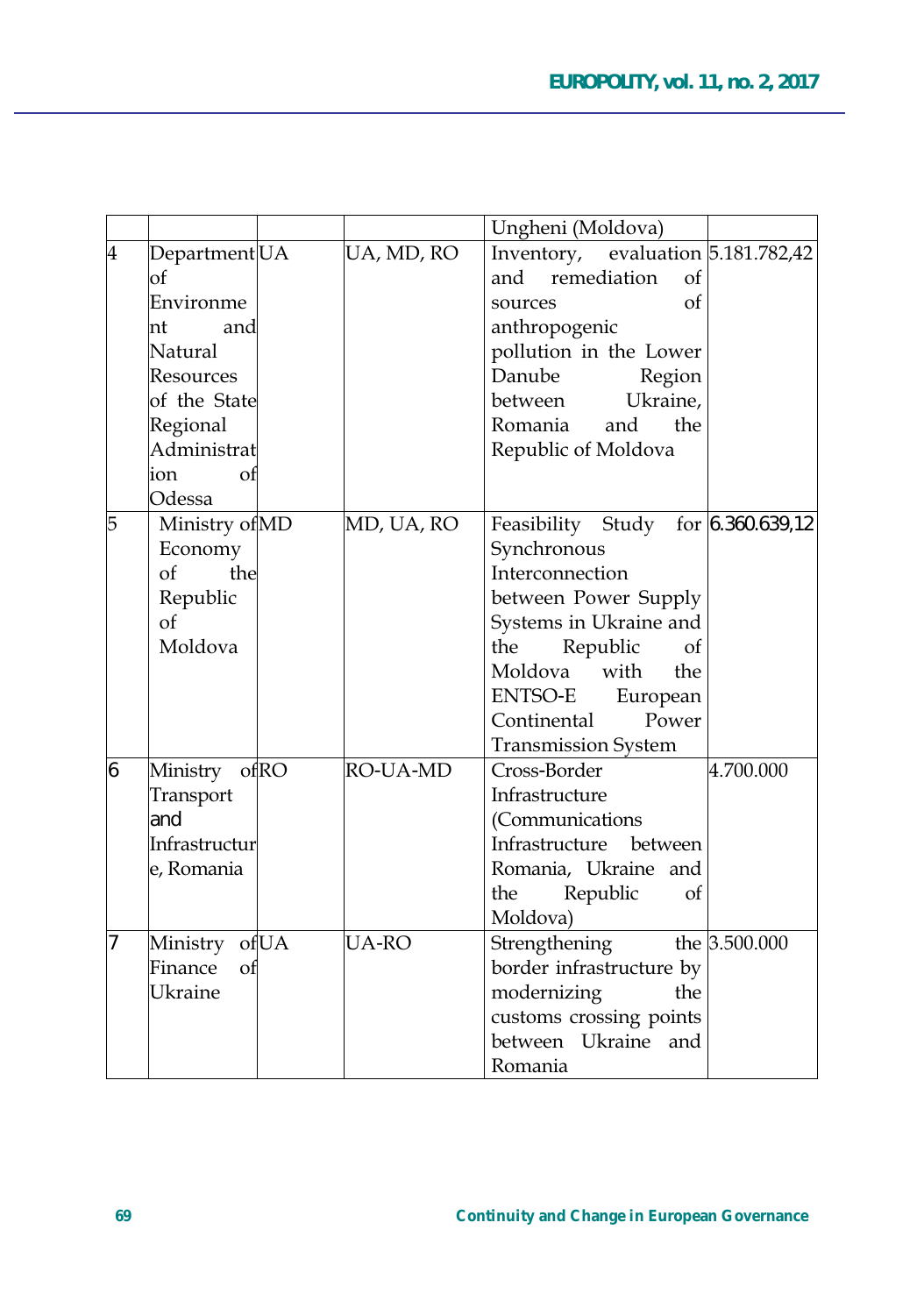| 8 | Ministry ofRO | RO-UA-MD | Prevention                |         | and 8.329.000 |
|---|---------------|----------|---------------------------|---------|---------------|
|   | Environme     |          | protection                | against |               |
|   | and<br>nt     |          | floods in the rivers Prut |         |               |
|   | Climate       |          | and Siretul de Sus by     |         |               |
|   | Change,       |          | implementing a modern     |         |               |
|   | Romania       |          | monitoring system with    |         |               |
|   |               |          | automatic stations        |         |               |
|   |               |          | <b>EAST AVERT</b>         |         |               |

Source: Official website of the program, http://www.ro-ua-md.net

For the purpose of streamlining and facilitating implementation during the 2014-2020 period, a special program was created for cross-border cooperation between Romania and Ukraine, the Joint Operational Program Romania-Ukraine, fed by the EU through the European Neighbourhood Instrument (ENI). The program addresses the border area between Romania and Ukraine and will contribute to the overall objective of the European Neighbourhood Instrument: the evolution towards a region of prosperity and good neighbourliness through cross-border cooperation actions for the benefit of Member States and non-EU members in the adjoining area (Romanian Ministry of European Funds 2017). The eligible area of the program includes the Romanian counties: Botoșani, Suceava, Tulcea, Maramures, Satu-Mare, and the Ukrainian regions: Odessa, Ivano-Frankivsk, Zakarpatska, Cernăuți. The budget of this program is  $\epsilon$  66 million (66 million total budget - of which 60 million are funded by the EU through the European Neighbourhood Instrument - ENI and 6 million euro co-financed by partner countries).

### **4. CONCLUSIONS**

The relations between Romania and Ukraine have seen many changes over the last two decades. They were marked by an increasingly visible opening, generated by normalization of the bilateral relationship, but also due to the process of European integration. Upon joining the European Union, the Romanian border with Ukraine has become an external border of the EU, with all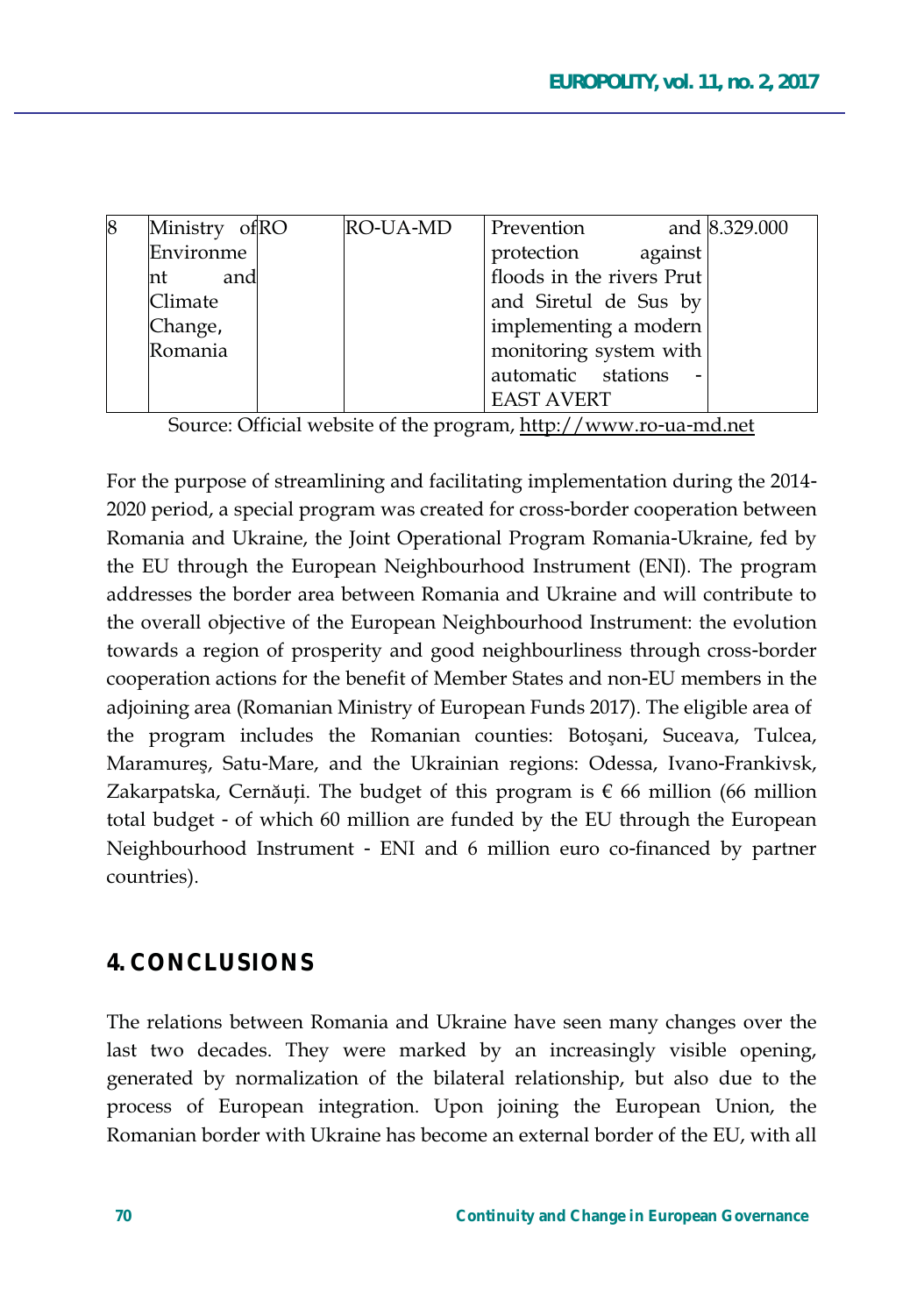the consequences arising from this reality. Cross-border cooperation at the Romanian-Ukrainian border is part of the overall parameters of the European Neighborhood Policy, being supported, including financially, by the European mechanisms. Then geopolitically Ukraine has become an increasingly interesting area for the EU. The conflicts in eastern Ukraine, Russia's interference in these conflicts, have complicated this process. The EU message to Ukraine is one of openness; however cooperation has become more complex, with the Ukrainian state having to reset its internal priorities, including its regional development at the western borders

In particular, the Romanian-Ukrainian bilateral relations have been influenced by the historical and demographic realities at the borders. The presence of a large Romanian community in Ukraine, as well as of a Ukrainian community in Romania, was often a decisive element in stimulating this cooperation.

There are still many impediments to this cross-border cooperation. They are equally related to domestic political realities and to the wider geopolitical context. At the legislative level, we often find discrepancies and gaps that prevent the implementation of initiatives promoted by the European Union. These realities are then determined by the significant differences of administrative nature, by the competences of local and regional authorities. Last but not least, we note that the process of cross-border cooperation can be influenced by the level of political will, by the general framework of bilateral relations. Such cooperation may be accompanied by legislative measures or political actions that run counter to the interests of the partners. An example of this is the new education law approved by Kiev which provides for the gradual implementation of Ukrainian education in national minority schools (including Romanian). The prospects for cross-border cooperation depend then on factors external to the bilateral relationship, the positions and new geopolitical realities.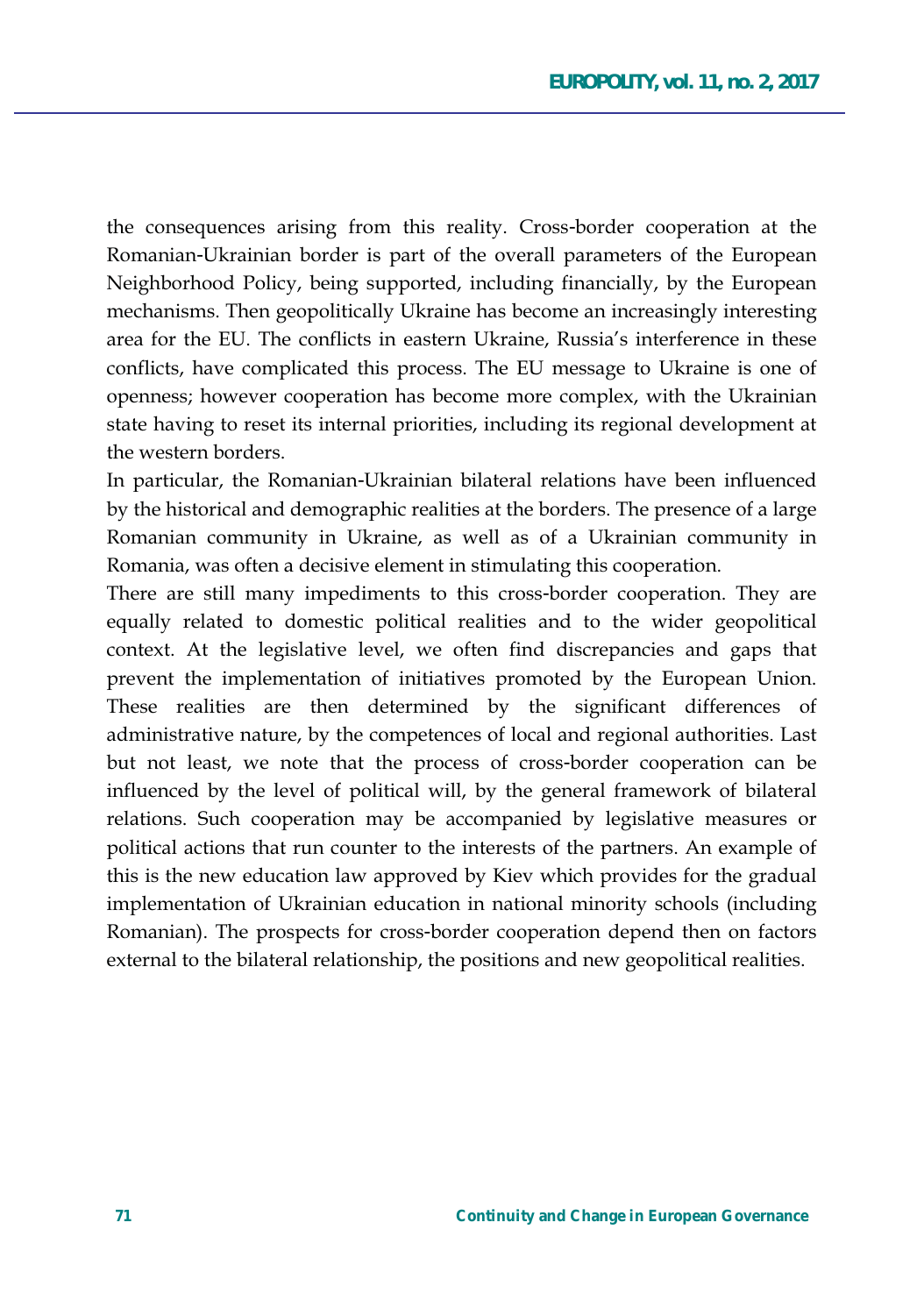## **REFERENCES**

Anunt privind lansarea celui de-al doilea apel de propuneri de proiecte [Announce regarding the second call for projects proposals], Programul Operational Comun România - Ucraina - Republica Moldova 2007 - 2013 (The Common Operational Programme Romania-Ukraine-Moldova  $2007 - 2013$ . http://www.mdrap.ro/userfiles/ro\_uk\_mo\_anunt\_apel2.pdf, accessed in 11.10.2017.

Bărbulescu, Iordan Gheorghe (coord.); Brie, Mircea and Toderas, Nicolae. 2016. Cooperarea transfrontalieră între România și Ucraina, respectiv între România și Republica Moldova. Oportunităti și provocări între 2014-2020 [Crossborder cooperation between Romania-Ukraine, Romania-Republic of Moldova 2014-2020], Tritonic, București, 2016

Bărbulescu, Iordan Gheorghe. 2015. Noua Europă. Identitate și model European (The New Europe. Identity and the European model), Polirom, 2015

Brie, Mircea and Blaga, Daniela. 2015 Identity rematch in the European space, in Cultural Diplomacy at the East and West Borders of the European Union, 2015.

Brie, Mircea, Horga, Ioan. 2009. The Romanian-Ukranian Cross-Border Cooperation an The European Instruments, în Ucraina- Romania- Moldova: aspecte istorice, politice si culturale ale relatiilor în contextul proceselor europene contemporante, vol. 3, Cernăuți, 2009, p. 302-318

Brie, Mircea. 2009. The European Neighborhood Policy, Mass-media and Cross-border Cooperation, in Analele Universității din Oradea, Seria Relații Internaționale și Studii Europene, 2009, p. 81-86

Brie, Mircea. 2009. The European Neighborhood Policy, Mass-media and Cross-border Cooperation, in Analele Universității din Oradea, Seria Relații Internationale si Studii Europene, 2009, p. 81-86.

Brie, Mircea. 2010. Europe from Exclusive Borders to Inclusive Frontiers: Case Study Romanian - Ukrainian Frontier, in Ioan Horga, Istvan Suli-Zakar (coord.), Cross-Border Partnersip with Spacial Regard to the Hungarian-Romanian-Ukrainian Tripartite Border, Oradea-Debrecen, 2010, p. 23-36.

Brie, Mircea. 2010. European Instruments of Cross-border cooperation. Case study: the Romanian-Ukrainian border, in Identités, citoyennetés et démocratie, 20 ans après, sous la direction de Fabienne Maron, Grzegorz Pozarlik, Editions Bruylant, Bruxelles, 2010, p. 265-280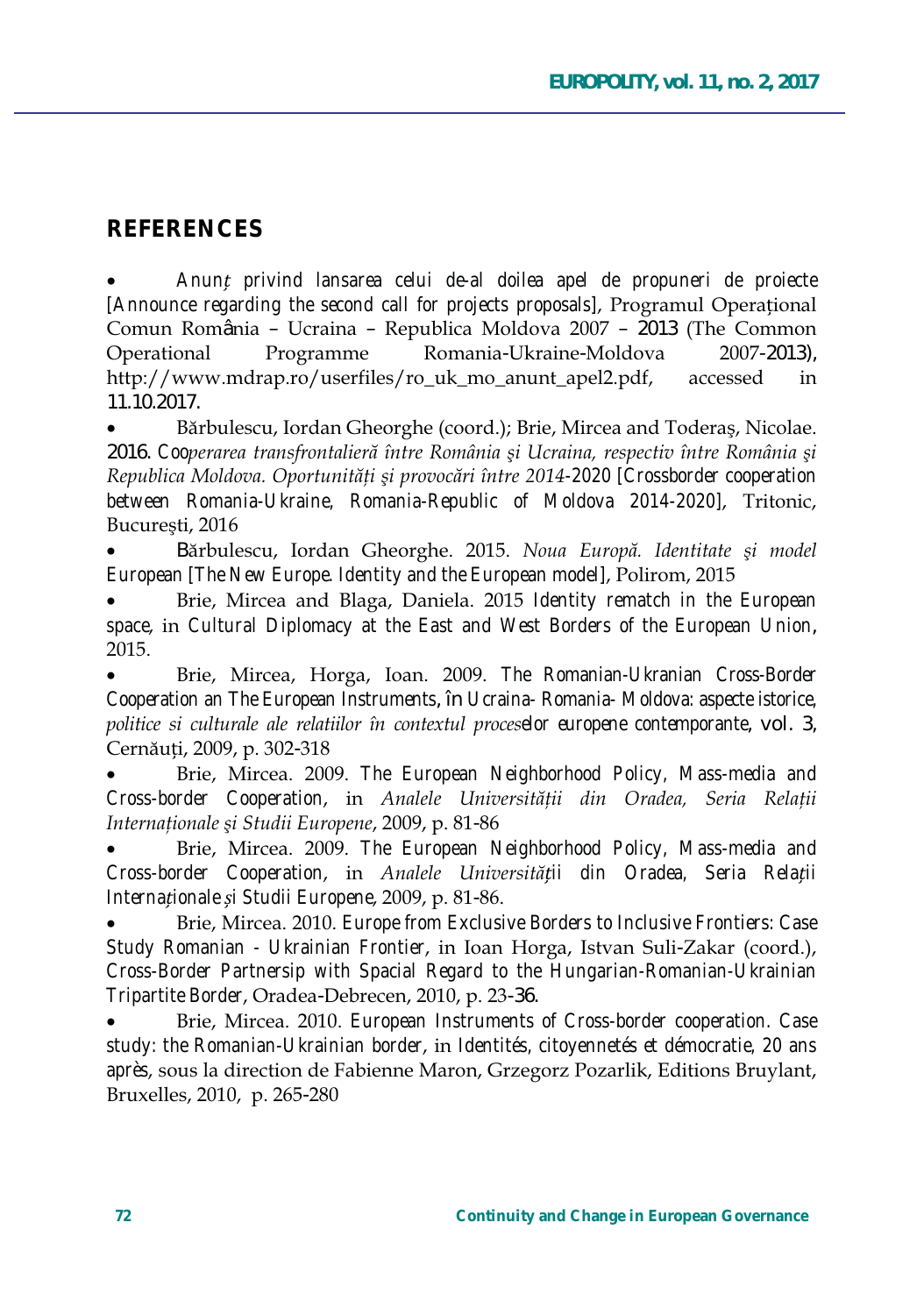Brie, Mircea, 2017. A New European Neighbourhood Policy toward Ukraine and the Republic of Moldova in the Context of the Eastern Partnership (EaP) and the Association Agreements (AA), in Studii Europene, no. 10, Chisinău, 2017, p. 123-155.

Către o nouă politică europeană de vecinătate [Towards a new European Neighbourhood Policy], Document comun de consultare, Comisia Europeană, Înaltul Reprezentant al Uniunii Europene pentru Afaceri Externe și Politica de 4.3.2015 Securitate. Bruxelles.  $IOIN(2015)$ 6 final. http://ec.europa.eu/enlargement/neighbourhood/consultation/consultation\_r omanian.pdf, accessed in 11.10.2017.

Comisia Europeană, Înaltul Reprezentant al Uniunii Europene pentru Afaceri Externe si Politica de Securitate, Comunicare comună către Parlamentul European, Consiliu, Comitetul Economic și Social European și Comitetul Regiunilor. Politica de vecinătate la răspântie: punerea în aplicare a politicii europene de vecinătate în 2013, [Common Communication to the European Parliament, the Council, The European Ecomonic and Social Committee] EUR-Lex, Access to European Union http://eur-lex.europa.eu/legallaw.

content/RO/TXT/PDF/?uri=CELEX:52014JC0012&from=RO, accessed in 12.10.2017.

Convenția-cadru europeană privind cooperarea transfrontalieră a colectivităților sau autorităților teritoriale [The European Conventioin regarding the crossborder cooperation of colectivities or teritorial authorities], Madrid, 21 mai 1980, http://conventions.coe.int/Treaty/EN/Treaties/PDF/Romanian/106-Romanian.pdf, accessed in 06.10.2017.

Cooperare transfrontalieră *[Crossborder* Cooperation], http://transeco.ecosv.ro/cooperare\_trans\_ro.htm, accessed in 22.08.2017.

Costea Ana Maria. 2015. East versus West, When Politics collide with economics, Tritonic. 2015

Dinu, Dragos; Gamurari, Ludmila. 2013. The Joint Operational Program Romania - Ukraine - Republic of Moldova. Current challenges and further developments, Policy Memo, nr. 36, CRPE, A new framework for better cooperation: Romania-Ukraine-Moldova, Centrul Român de Politici Europene, February 2013, p. http://www.crpe.ro/wp-content/uploads/2013/02/Trilaterala-romania-4, ucraina-ok.pdf, accessed in 12.10.2017.

EUR-Lex, Access to European Union law, Instrumentul european de vecinătate și de parteneriat - Documentul de strategie privind cooperarea transfrontalieră 2007-2013 [The European Instrument of Neighbourhood and Partnership- The Strategic Document regarding the crossborder cooperation 2007-2013], Crossborder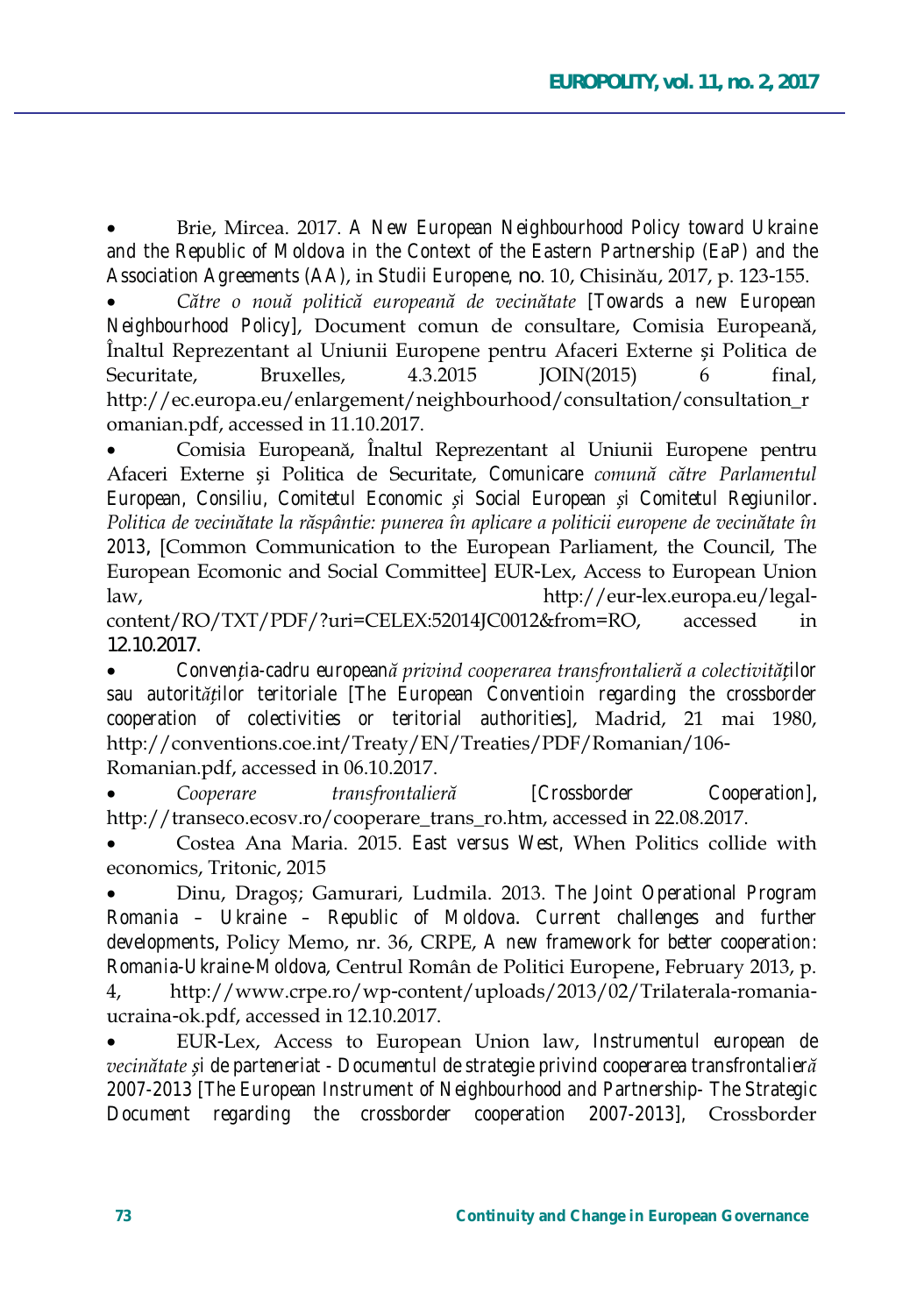cooperation 2007-2013-Sinthesis. http://eur-lex.europa.eu/legalcontent/RO/TXT/HTML/?uri=URISERV:r17104&from=RO. accessed in 11.10.2017.

EUR-Lex, Access to European Union law, Regulamentul (UE) NR. 232/2014 AL Parlamentului European și al Consiliului din 11 martie 2014 de instituire a unui instrument european de vecinătate [EU Rule No.232/2014 of the European Parliament and of the Council frim 11 March 2014 regarding the European instrument of Neighbourhood], Jurnalul Oficial al Uniunii Europene, L 77/27, 15.03.2014, http://eur-lex.europa.eu/legal-

content/RO/TXT/?uri=uriserv:OJ.L .2014.077.01.0027.01.RON, accessed in 30.09.2017.

Europa în direct. Cooperare transfrontalieră [Europe-live. Crossborder cooperation], http://europaindirect.ecosv.ro/cooperare\_trans.htm, accessed in 14.09.2017.

European Union, External Action, European Neighbourhood Instrument 2014-2020 Programming documents.

http://eeas.europa.eu/enp/documents/financing-the-enp/index en.htm, accessed in 19.09.2017.

Ghinea, Cristian; Toma, Bianca. 2013. Bune practici în relația România -Republica Moldova. Modele de parteneriat [Good practices regarding the relationship between Romania and the Republic of Moldova. Partnership models], Policy Memo, nr. 47. CRPE. September 2013. http://www.crpe.ro/wpcontent/uploads/2013/10/policy-memo-47-crpe-Moldova-Bune-Practici-raportfinal.pdf, accessed in 11.10.2017.

Gruszczak, Artur. 2010. "The securitization of the Eastern borders of the European Union. Walls or bridges?,' (paper to the UACES 40th Annual Conference Exchanging Ideas on Europe: Europe at a Crossroads, Bruges, 6-8  $2010$ , http://www.uaces.org/pdf/papers/1001/gruszczak.pdf September accessed in 11.10.2017

Hubeny-Berlsky, Annabelle. 2007. Le financement de la PEV- la réponse proposée (1), in Laurent Beurdeley, Renaud de La Brosse, Fabienne Maron (coord.), L'Union Européenne et ses espaces de proximité. Entre stratégie inclusive et parteneriats removes: quell avenir pour le nouveau voisinage de l'Union?, Bruxelles, Bruylant, 2007.

Instrumentul european de vecinătate [The European Neighbourhood Instrument], European Moldova, Recourses Centre 'DIALOG-PRO',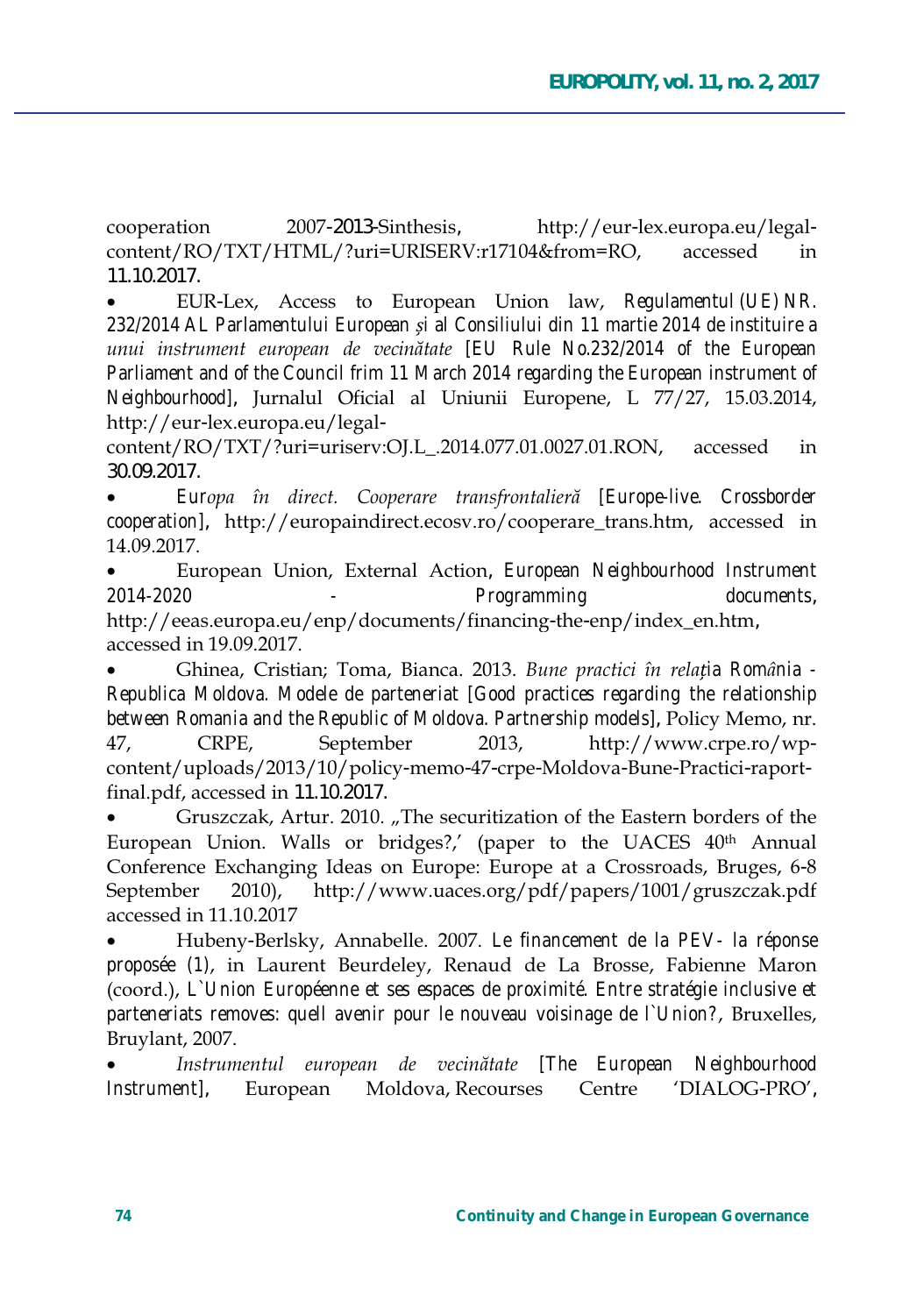http://infoeuropa.md/instrumentul-european-de-vecinatate/, accessed in 11.09.2017.

Joint Operational Programme Romania-Ukraine-Republic of Moldova 2007-*2013. Guidelines for Grant Applicants, Priority 1 – Towards a more competitive border economy and Priority 2 - Environmental challenges and emergency preparedness*, http://www.mdrap.ro/dezvoltare-regionala/-2257/programe-de-cooperareteritoriala-europeana/-3696, accessed in 11.10.2017.

Legea nr. 215 din 23 aprilie 2001 (\*\*republicată\*\*) (\*actualizată\*) administrației *publice locale [Law no 215 from 23 April 2001 of the Local Public Administration] (updated till 3 July 2008\*)*

Matuszewicz, Régis. 2007. *Vers la fin de l'Élargissement?*, in Laurent Beurdeley, Renaud de La Brosse, Fabienne Maron (coord.), L`Union Européenne et *ses espaces de proximité. Entre stratégie inclusive et parteneriats removes: quell avenir pour le nouveau voisinage de l`Union?*, Bruxelles, Bruylant, 2007.

Ministerul Fondurilor Europene/România, http://www.fonduriue.ro/ro-ua#contact-am-ro-ua, accessed in 19.10.2017.

x *New EU Neighbourhood Policy: the European Neighbourhood and Partnership Instrument (ENPI) and the Instrument for Pre-Accession Assistance (IPA)*, Association of European Border Regions (AEBR), p. 5, http://www.aebr.eu/files/publications/NeighbourhoodPolicyEN.pdf, accessed in 11.10.2017.

Niciu, Martian. 1999. *Drept international public [Internatinal Public Law]*, Ed. Servosat, 1999.

Perepelytsia, Grygoriy. 2010. 'Capacity of instruments for development of mutually beneficial relations in the format 'Uraine-Visegrad Plus,' volume of the International Conference: Ukraine and the Visegrad Four: Towards a Mutually *Beneficial Relationship*, May 13-14, 2010.

Policy Memo, nr 46, Romanian Centre for European Policies, August 2013, http://www.crpe.ro/wp-content/uploads/2013/08/Policy-Memo-Cooperare-Regionala-FINAL.pdf accessed in 20.09.2017.

Policy Memo, nr 46, Romanian Centre for European Policies, August 2013, http://www.crpe.ro/wp-content/uploads/2013/08/Policy-Memo-Cooperare-Regionala-FINAL.pdf accessed in 11.10.2017.

Pop, Adrian; Pascariu, Gabriela; Anglițoiu, George and Purcăruș,  $\Delta$ lexandru. România și Republica Moldova – între Politica Europeană de Vecintate și *perspectiva extinderii Uniunii Europene [Romania and the Republic of Moldova-between the European Neighbourhood Policy and the enlargement of the European Union]*,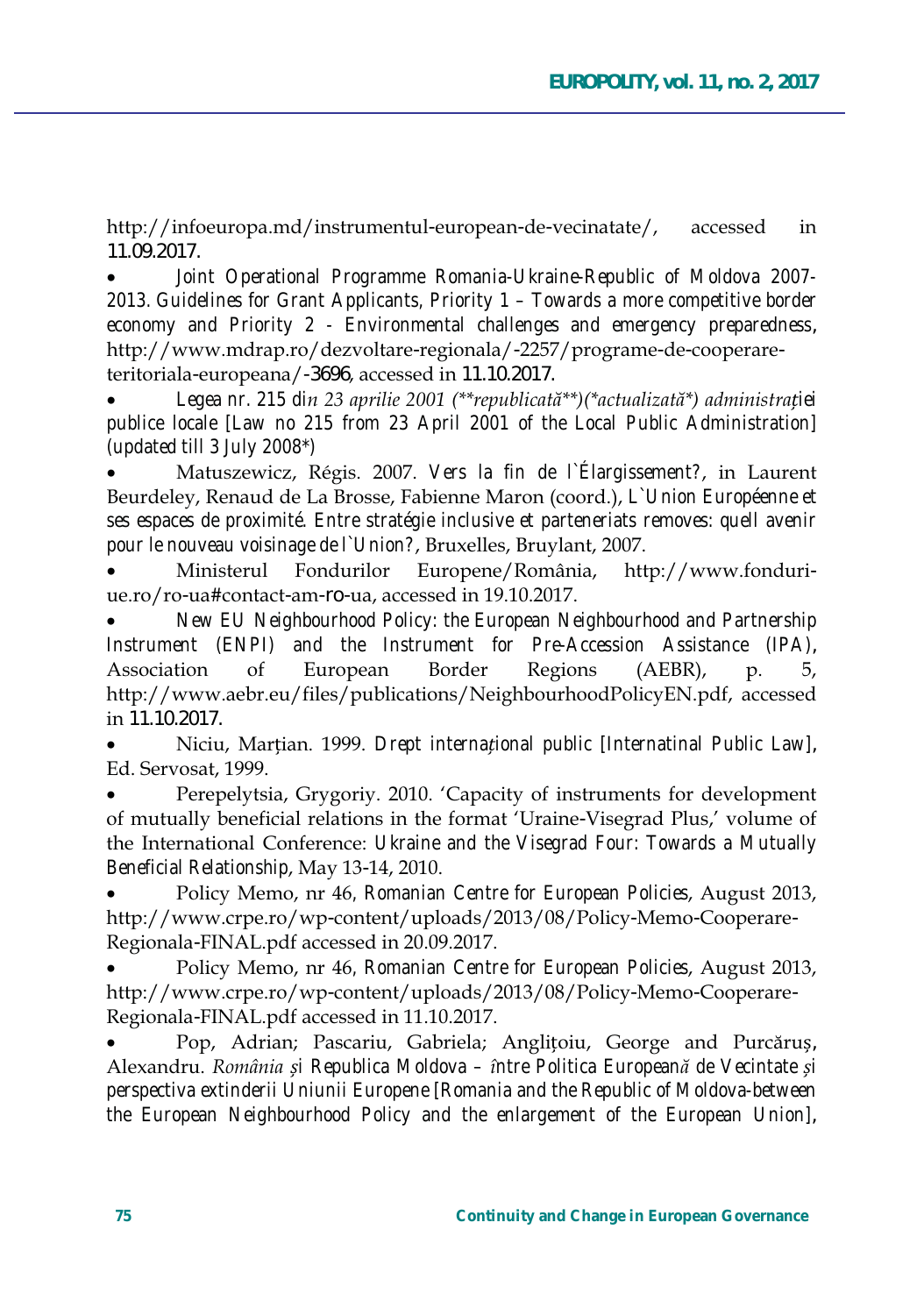European Institute from Romania  $\equiv$ Studii de impact III. http://www.ier.ro/sites/default/files/pdf/Pais3 studiu 5 ro.pdf, accessed in 11.10.2017.

Pristas, Alina Ioana. 2008. Implicarea României în Politica de vecinătate a Uniunii Europene [the Engagement of Romania within the European Neighbourgood Policy], PhD thesis, Babes-Bolyai University, Cluj-Napoca, 2015, Barbara Lippert, European Neighbourhood Policy: Many reservations - some progress - uncertain prospects, June 2008

Programming of the European Neighbourhood Instrument (ENI) - 2014-2020. Programming document for EU support to ENI Cross-Border Cooperation (2014-2020), http://eeas.europa.eu/enp/pdf/financing-the-enp/cbc\_2014-

2020 programming document en.pdf, accessed in 11.10.2017.

Programul Operational Comun România-Ucraina-Moldova 2007-2013 [The Common Operational Programme Romania-Ukraine-Moldova 2007-2013] (2008 version), http://www.mdrl.ro/

documente/coop teritoriala/granite externe/ro uk mo/POC%20Ro-Ua-Md%2029%20feb%20romana.pdf, accessed in 11.10. 2017.

Programul Operational Comun România-Ucraina-Republica Moldova 2007-2013 - finantat din ENPI [The Common Operational Programme Romania-Ukraine-Moldova 2007-2013-financed through ENPII, http://www.mdrap.ro/dezvoltareregionala/-2257/programe-de-cooperare-teritoriala-europeana/-3696, accessed in 11.10.2017.

Programul Operational Comun România-Ucraina-Republica Moldova ENPI CBC 2007-2013 [The Common Operational Programme Romania-Ukraine-Moldova 2007-ENPI CBC 2013], Secretariatul Tehnic Comun, Biroul Regional pentru Cooperare Transfrontalieră Suceava pentru Granita România-Ucraina. http://www.brctsuceava.ro/pagini/programul-operational-comun-enpi-cbc-2007-2013/ro-ua-md/obiective-i-priorit-i-1.html, accessed in 11.10.2017

Ricq, Charles. 2000. Manual de cooperare transfrontalieră pentru uzul colectivităților locale și regionale în Europa [Crossborder cooperation manual for the use of local and regional colectivities in Europe)], the 3rd edition, Bucharest, 2000.

Roșcovan, Mihai; Bulat, Veaceslav; Puntea, Mariana and Miron, Viorel. 2010. Ghid de cooperare transfrontalieră [Crossborder Cooperation Guide], Second edition, Chisinău, 2010.

Săraru, Cătălin-Silviu. 2011. "Considérations sur les accords de coopération transfrontalières entre les unités administratives-territoriales limitrophes des zones